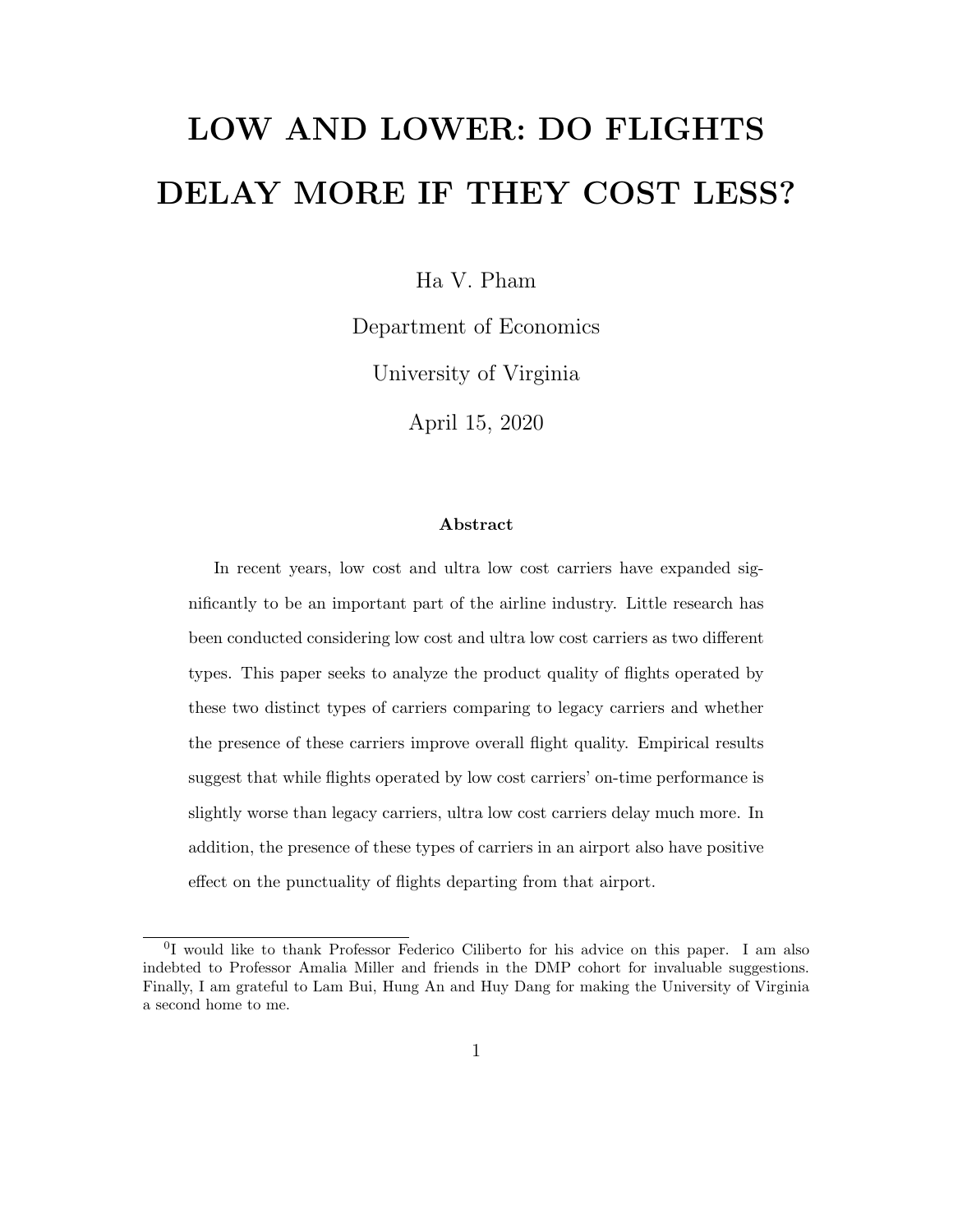### 1 Introduction

Various research studies on the airline industry have looked at the competition between legacy carriers and low cost carriers.  $\frac{1}{1}$  Legacy airlines, which have operated before the Airline Deregulation Act in 1978, usually offer flights with extra services such as first-class seats, advanced on air service and business lounges at airports. On the other hand, low cost carriers (LCC) attract customers by reducing operating cost in order to reach lower fares. Low cost airlines have established their position in the US market: the number of airports with low cost carriers market share of domestic flights greater than 20% increased from 27 in 1990 to 95 in 2008 (Abda, Belobaba and Swelbar, 2012). However, there has been evidence showing that the gap between unit cost of low cost airlines and their legacy counterparts have shrunk (Tsoukalas, Belobaba and Swelbar, 2008). As a result, in recent years, some carriers, typically Spirit Airlines, Allegiant Air and Frontier Airlines, have utilized the opportunity to further minimize production cost, undercut fares of low cost carriers and operate as ultra low cost carriers (ULCC). They developed the strategy to unbundle their tickets: although the base prices for tickets offered by these airlines are low, every extra ancillary service including overhead baggage will be charged with an extra fee. Bachwich and Wittman (2017) argue that ULCCs have distinct cost structures as well as business strategies and should not be be grouped with LCCs. This study focuses on the effect of ULCC presence on ticket fares in different region-pair markets. In my thesis, I want to analyze the product quality of low cost carriers and ultra low cost

<sup>&</sup>lt;sup>1</sup>See Mazzeo (2003), Greenfield (2014) and Rupp, Owens and Plumly(2006)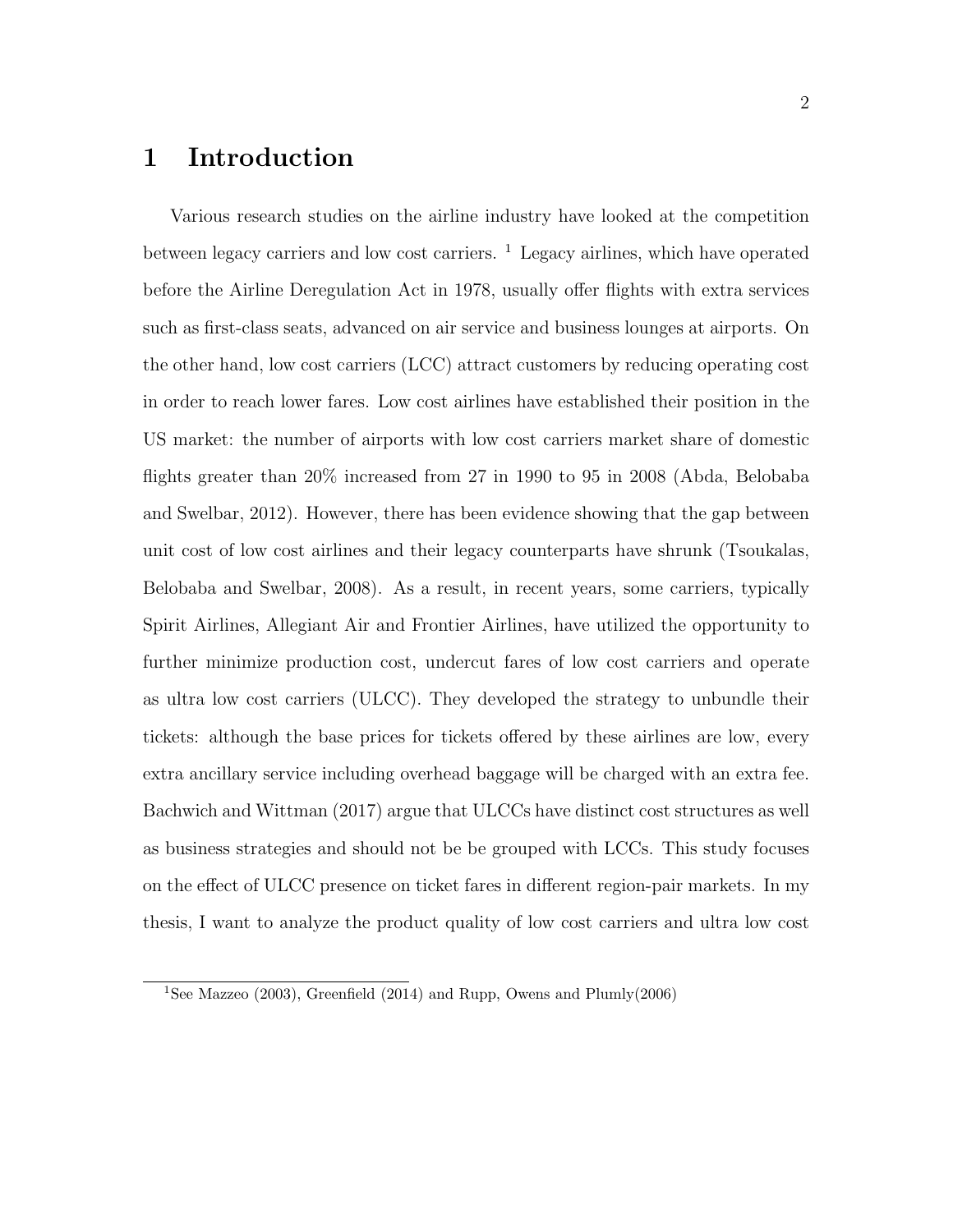carriers as well as their effects on US domestic flight quality. Similar to many studies in this field, I will use on-time performance as a proxy for product quality. There has been substantial works on the effect of competition and LCCs on flight delay in the US <sup>2</sup> . However, these studies do not distinguish LCCs from ULCCs. Following Bachwich and Wittman (2017), I will treat LCCs and ULCCs as two different types of airlines when analyzing their on-time performance. This paper will use empirical evidence to contribute to the vast literature studying flight delay by re-examining LCCs' tendency to delay flights and adding new insights about ULCCs.

Flight delay is an important factor every customer considers when purchasing tickets because it heavily affects customer satisfaction (Josephat and Ismail, 2012). On the regulating side, on-time performance is also closely monitored by government departments to protect consumers. The Department of Transportation requires airlines with more than 0.5 percent of total domestic scheduled-service passenger revenue to report information about flight on-time data including the causes of delay.

Airlines can actively invest more resources to prevent delays. Although there are arguments that flight delays are caused by random and uncontrollable events such as weather conditions, most of the delays are the results of aircraft and carrier problems. From January 2015 to December 2015, the Department of Transportation on-time performance data shows that 20% of domestic flights were not on time. Flights are counted as delay if they arrive 15 minutes after they are scheduled. The DOT defines Air Carrier Delay as circumstances within the carriers' control such

<sup>2</sup>See Rupp, Owens and Plumly (2006), Rupp and Sayanak (2008)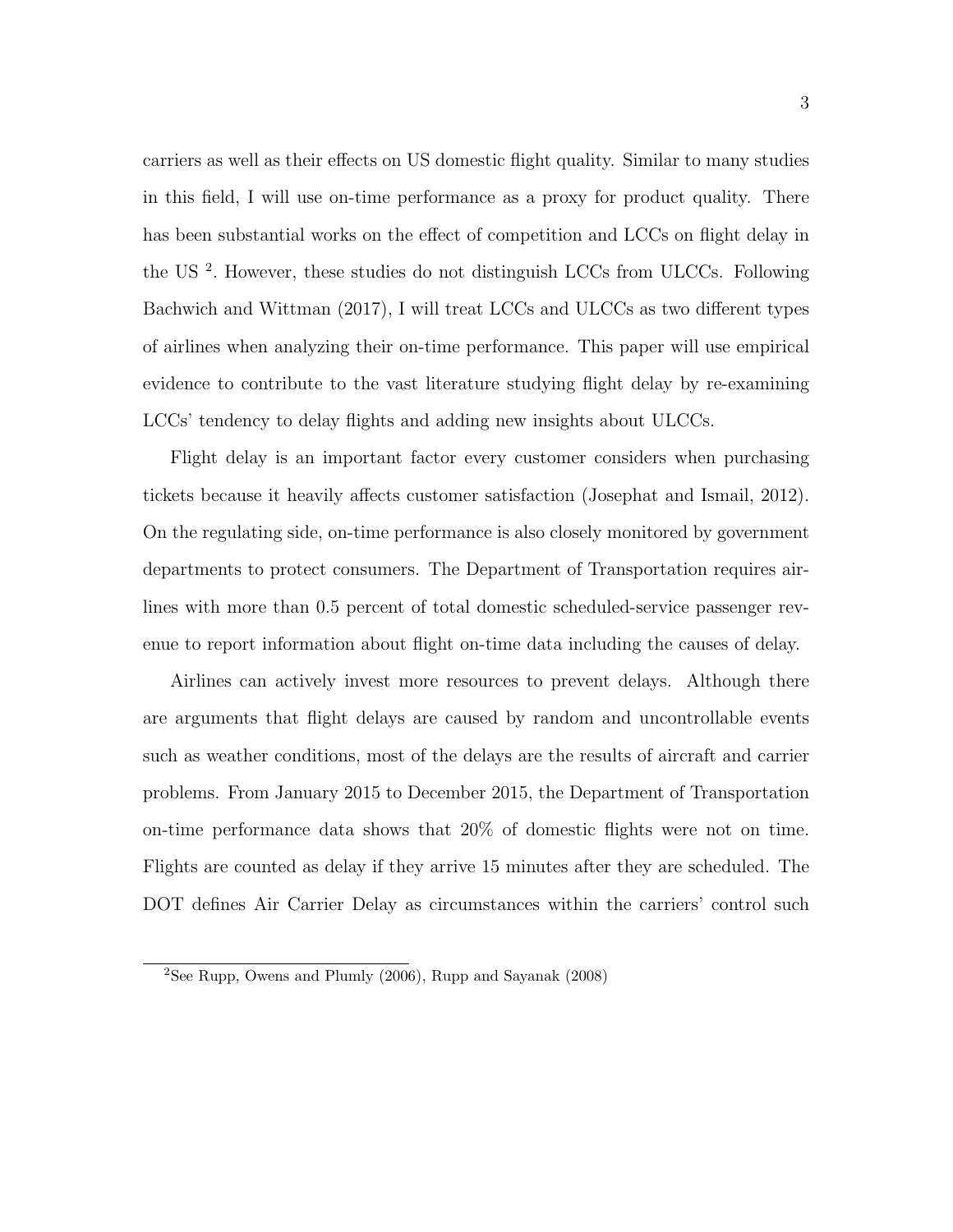as problems related to flying crew, baggage, fuel or aircraft cleaning. Late-arriving aircraft means a flight is delayed because the previous flight using the same aircraft arrived late. Figure 1 shows the shares of the causes for delay during this time period. A large proportion of delays are caused by aircraft and airlines issues, which can be minimized by hiring more stand-by crew members, recruiting higher quality maintenance and repairing crews and acquiring extra unscheduled aircraft. Investing on these aspects is expensive to airlines and will directly affect the probability and length of delays. Since LCCs and ULCCs have significantly lower operating expenses than legacy carriers, one natural hypothesis I will explore is their flights are also more likely to be delayed. Between these two types of airlines, ULCCs might even have worse on-time performance since these airlines' priority is not providing the best service but offering the lowest price.

The second hypothesis that I want to investigate is whether higher presence of LCCs and ULCCs in airports can have positive effect and decrease delay of flights from those airports. Since LCCs pursue the faster aircraft turn-around strategy in order to minimize costs, they might reduce airport congestion and therefore improve on-time performance of other flights as well. However, as ULCCs have even lower operating expense, they might be underinvesting in factors which contribute to faster aircraft turn-around time such as hiring employees to finish logistical procedures for the aircraft to be ready for the next flight. This effect might increase airport congestion and flight delay. It will be interesting to look at how LCCs and ULCCs market share in an airport affect the punctuality of flights originating from that airport.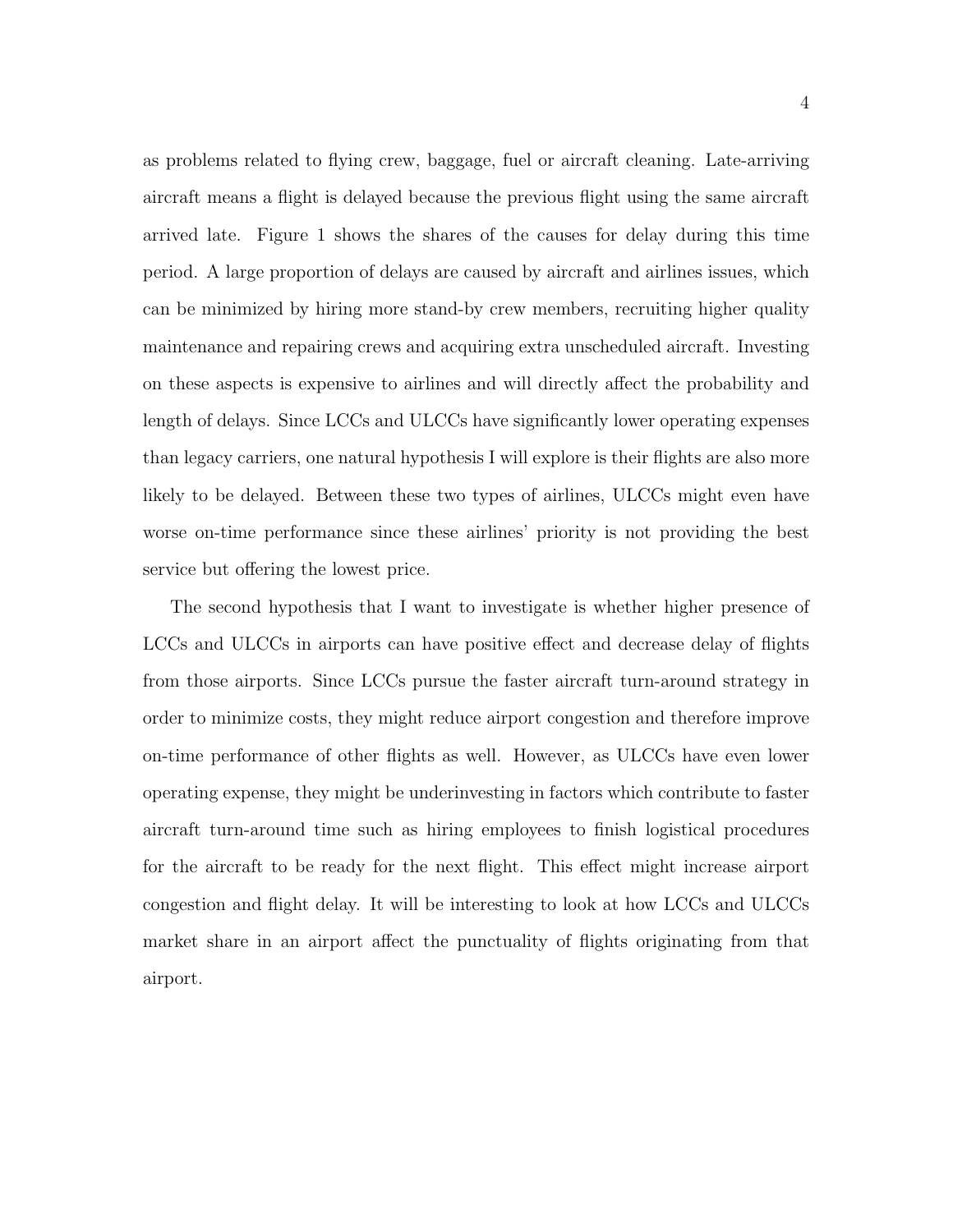

Figure 1: Flight Delay and Causes in 2015

The main motivation for this thesis is the lack of studies which focus on the effect of ultra low cost carriers on flight quality. Since flight delay is a crucial factor for consumers and regulators, further understanding about on-time performance is valuable. Using various publicly available datasets from the Department of Transportation, the National Oceanic and Atmospheric Administration's Climatic Data Center, the US Census Bureau and the US Bureau of Economic Analysis, I will conduct empirical tests for these hypotheses and provide insights about LCCs and ULCCs. The following sections review the literature, describe the data, explain the econometric model, discuss empirical results and conclude.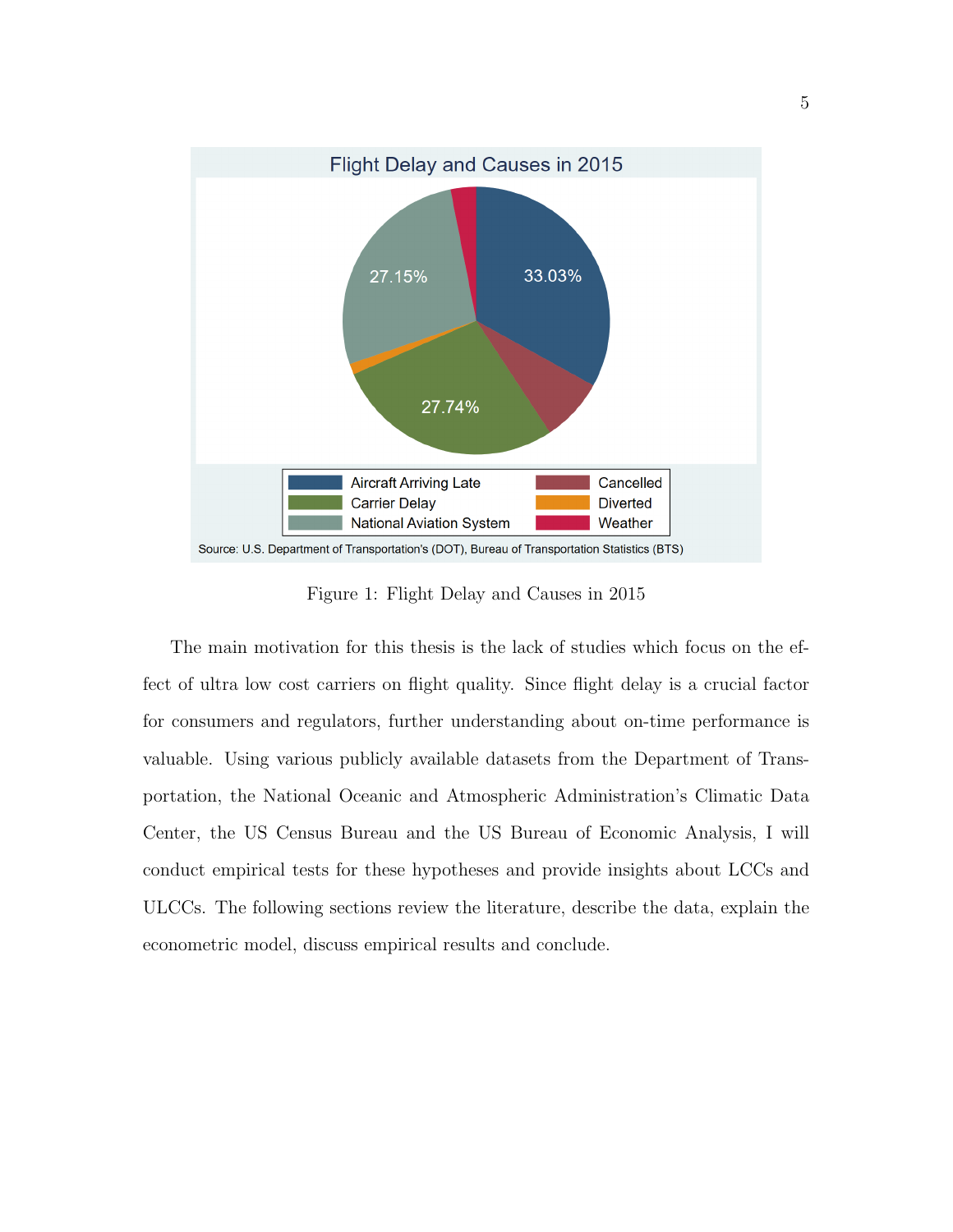### 2 Literature Review

Some previous studies have studied the the difference in on-time performance between low cost and legacy carriers. Rupp and Sayanak (2008) examine the common myth that low cost carriers, because they offer lower airfares, usually have lower service quality in terms of the probability and length of flight delay. The authors first use a Wilcoxon rank-sum test to show that low cost carriers have significantly fewer delays in most of 2006. In addition, using individual flight data and controlling for flight-specific characteristics such as origin/destination airport concentration, route level yield and weather conditions, the authors find that low cost carriers have moderately shorter arrival delays and significantly shorter excess travel time than their legacy airlines competitors. Baker (2013) also found that during 2007 and 2011, low-cost carriers were the best in terms of on-time performance while legacy airlines trail behind using flight data from the Department of Transportation.

While most paper address the effects of overall competition on on-time performance of airlines (Mazzeo., 2003; Greenfield., 2014; Rupp, Owens and Plumly., 2006), one paper which directly studies the effect of LCCs on on-time performance is Bubalo and Gaggero (2015). The main research question in this paper is whether more LCCs serving an origin airport can make flights from that airport delay less. Data about Europeon airlines and airports is used to estimate the effect of LCCs presence on flight delay. On average, LCCs exitence in the airports is associated with an improvement in on-time performance. However, Rupp, Owens and Plumly (2008) use US flight data in 2000 and report that legacy airlines perform worse in routes where they have to compete with their low-cost counterparts. This negative impact of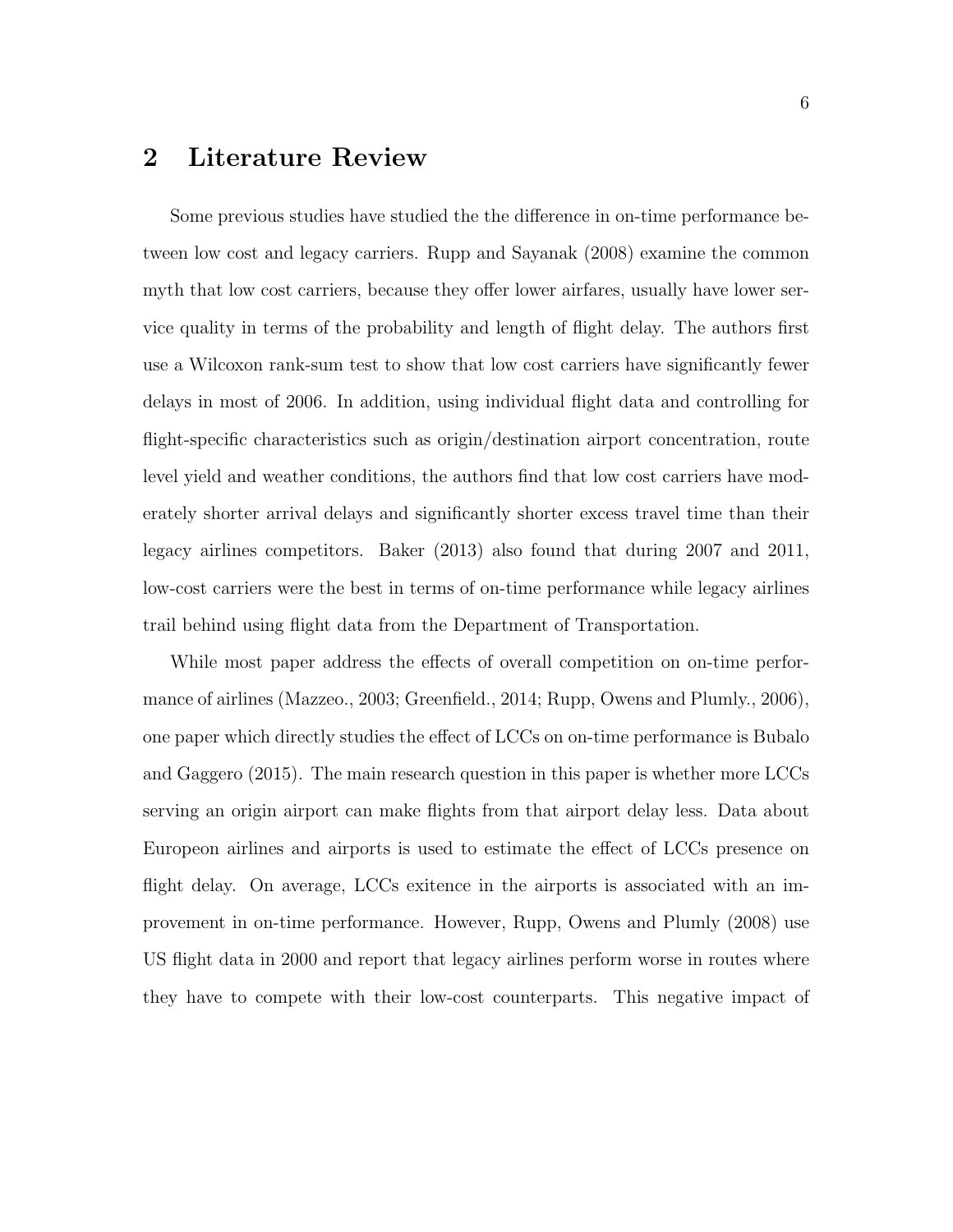LCCs is associated to the minimum horizontal differentiation effect that Hotelling (1929) describe.

The papers mentioned above do not distinguish low cost carriers from ultra low cost carriers. In a more recent paper, Bachwich and Wittman (2017) specify that these two types of airlines should not be grouped in the same category and investigate the effect of LCCs and ULCCs on ticket price in the market. The OLS regression of airfares on the presence of these two types of airlines shows that ULCC presence in a route with no LCC results in 20.5% lower mean price than a route served by only legacy airlines. However, the presence of LCC when there is no ULCC is associated with only a 7.7% lower fare. This result suggests that LCCs and ULCCs have different pricing strategy, which motivates my question of whether they are also different in terms of on-time performance.

#### 3 Data Description

The primary source of data in this paper will be the Airline On-Time Performance Data which is publicly available on the Bureau of Transportation Statistics (BTS) website. This dataset provides information about arrival and departure of non-stop domestic flights by month, year, carrier, origin and destination airports from 1987 to 2019. I choose to analyze data in 2015. In the individual flight information, I will use the "OP\_CARRIER\_AIRLINE\_ID" variable, which is the DOT unique airline identifier, to classify flights as being operated by Legacy Airlines, LCCs or ULCCs. A definition of ULCC is proposed by Bachwich and Wittman (2017): an ultra low cost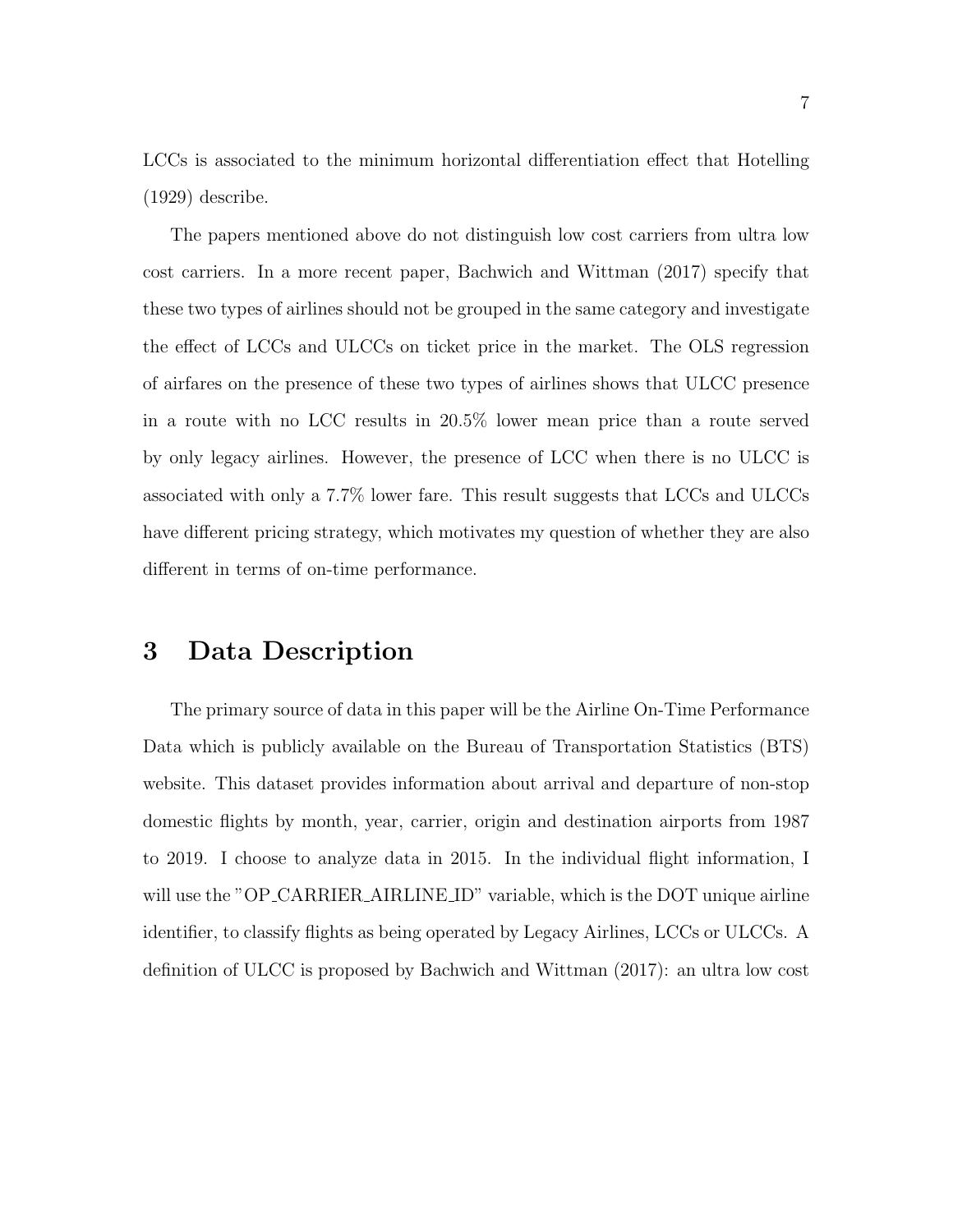carrier needs to have significant lower costs than low cost carriers, gain operating revenues from sale of unbundled flight services and offer lower airfares. Figure 2 shows different levels of total revenue per equivalent seat mile of airlines in 2015, based on data from the US DOT Form 41 via MIT Airline Data Project<sup>3</sup>.



Figure 2: Total Revenue per Equivalent Seat Mile

Three distinct groups of carriers can be characterized using this figure: legacy carriers (American Airlines, Delta Airlines, United Airlines), low cost carriers (Southwest Airlines, JetBlue Airways, Alaska Airlines, Virgin American) and ultra low cost airlines (Spirit Airlines, Allegiant Air and Frontier Air). In October 2015, US Air-

<sup>3</sup>URL: http://web.mit.edu/airlinedata/www/RevenueRelated.html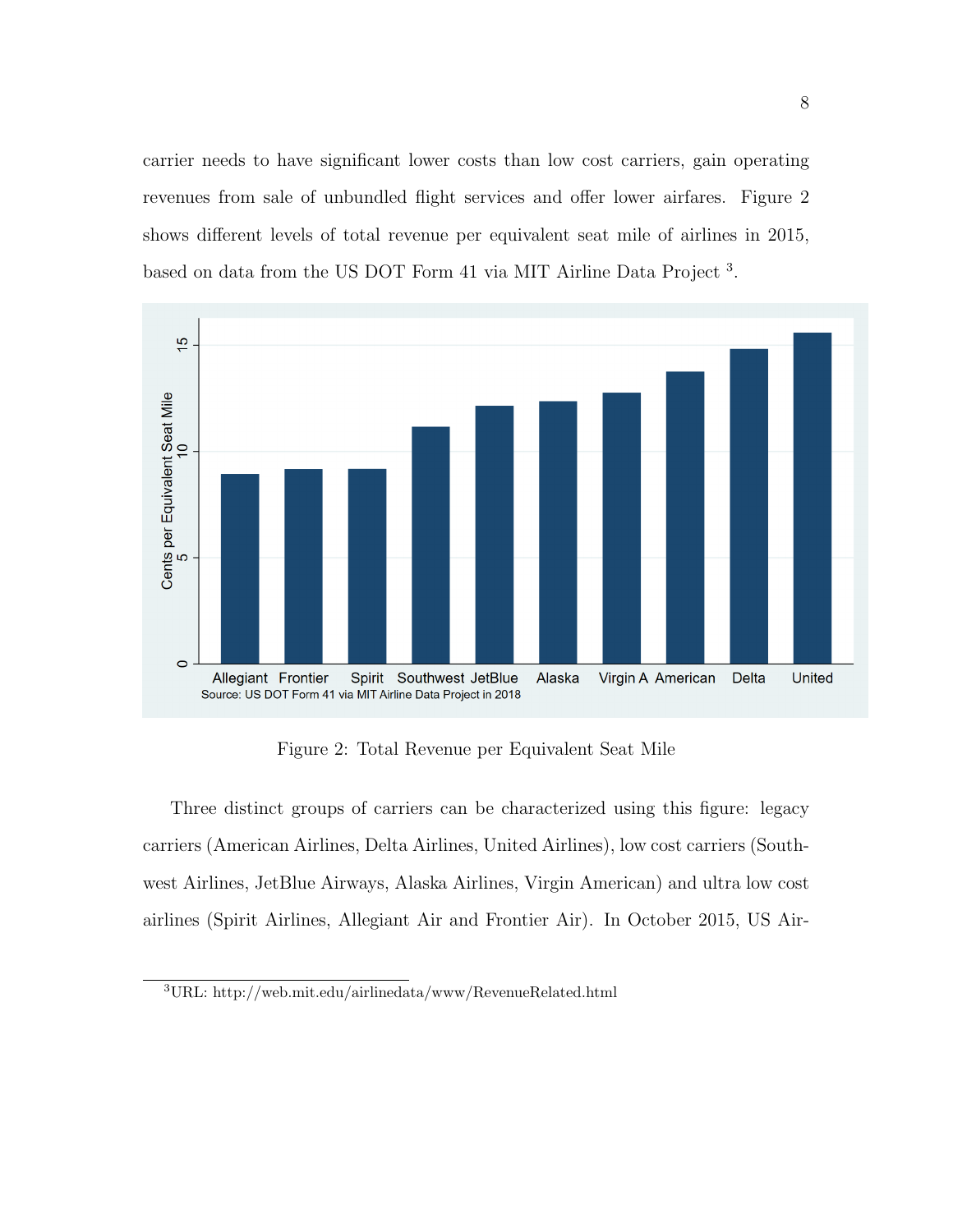ways merged with American Airlines so the revenue of US Airways is not included in this figure. However, based on their statistics in 2014, I consider US Airways as a legacy airline. Furthermore, regional airlines also participate in several routes in the dataset. However, in the routes where regional airlines and other types of carriers compete, regional airlines operate under the brand names of legacy airlines. Therefore, flights by regional airlines in these routes will be treated as flights managed by legacy airlines. To determine which legacy airlines these flights are operating as, I will use the Airline Origin and Destination Survey (DB1B) data which contains 10% of airlines tickets, specifically the itinerary details, to match the regional airlines with the corresponding legacy airlines. In each specific airport-pair route, one regional airline only serves one legacy airline, which makes the DB1B data sufficient to merge the reporting regional airlines with the ticketing legacy airlines.

In order to isolate the effects of LCCs and ULCCs on on-time performance, a set of control variables will be included in the regressions. The first ones are variables which account for weather conditions. Data on daily weather is retrieved from the National Oceanic and Atmospheric Administration's Climatic Data Center. Conveniently, weather conditions from this source are often reported from major airports of the cities. Using the longitudes and latitudes of the airports and the weather stations, I match the airports with the closest stations based on the Haversine formula. In addition, demographic characteristics of both origin and destination of a flight should be included to control for variation in market demand. Data on population and income is provided by the US Census Bureau and the Bureau of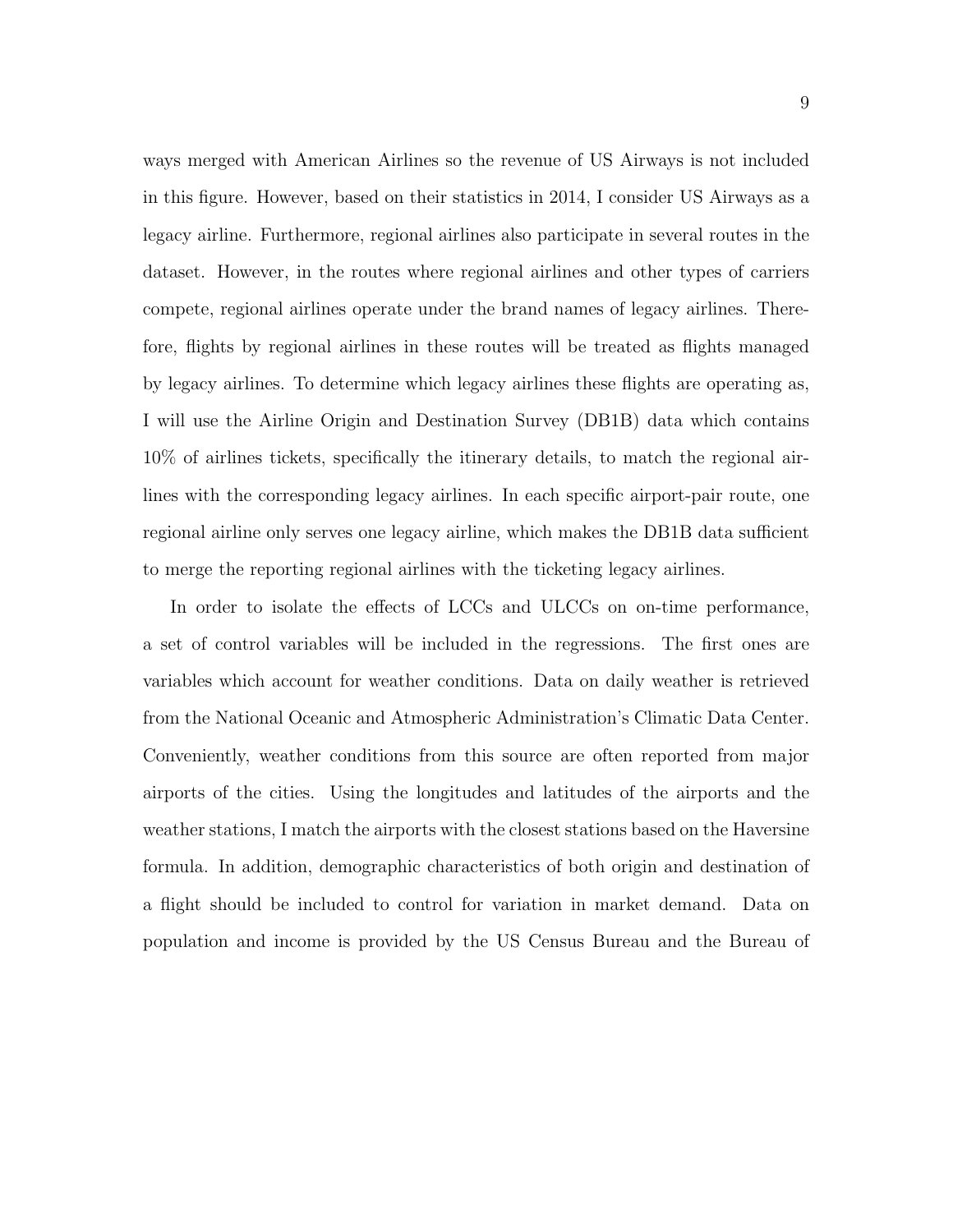Economic Analysis, respectively <sup>4</sup>. Another factor which can affect flights delay is airport congestion because flights are more likely to be late when the airports are crowded. The variable I will use to control for airport congestion the number of flights operated in the same hour in the origin and destination airports. I control for market competitiveness by including market concentration of the origins and destinations during the date of flight, which can be measured by the Hirschman-Herfindahl Index (HHI). Finally, aircraft characteristics such as age and capacity will be included in the model. I will match the tail number of the aircraft with the records maintained by the Federal Aviation Administration (FAA) to collect these two variables. <sup>5</sup>. The original dataset has 4073005 observations. To create a more manageable dataset, I randomly select 25% of flights for each type of airlines to form my sample observations.

From the raw on-time performance data, some evidence showing different product quality between types of airline can be spotted. Figure 3 indicates the quarter average arrival delay in minutes in 2015. It is clear that ULCCs delay flights much more than legacy carriers, while LCCs perform better than ULCCs but still worse than legacy airlines.

<sup>4</sup>Both of these variables are at the state level

<sup>&</sup>lt;sup>5</sup>There are some tail numbers that do not match with any record because the FAA database is not complete. I omit these flights.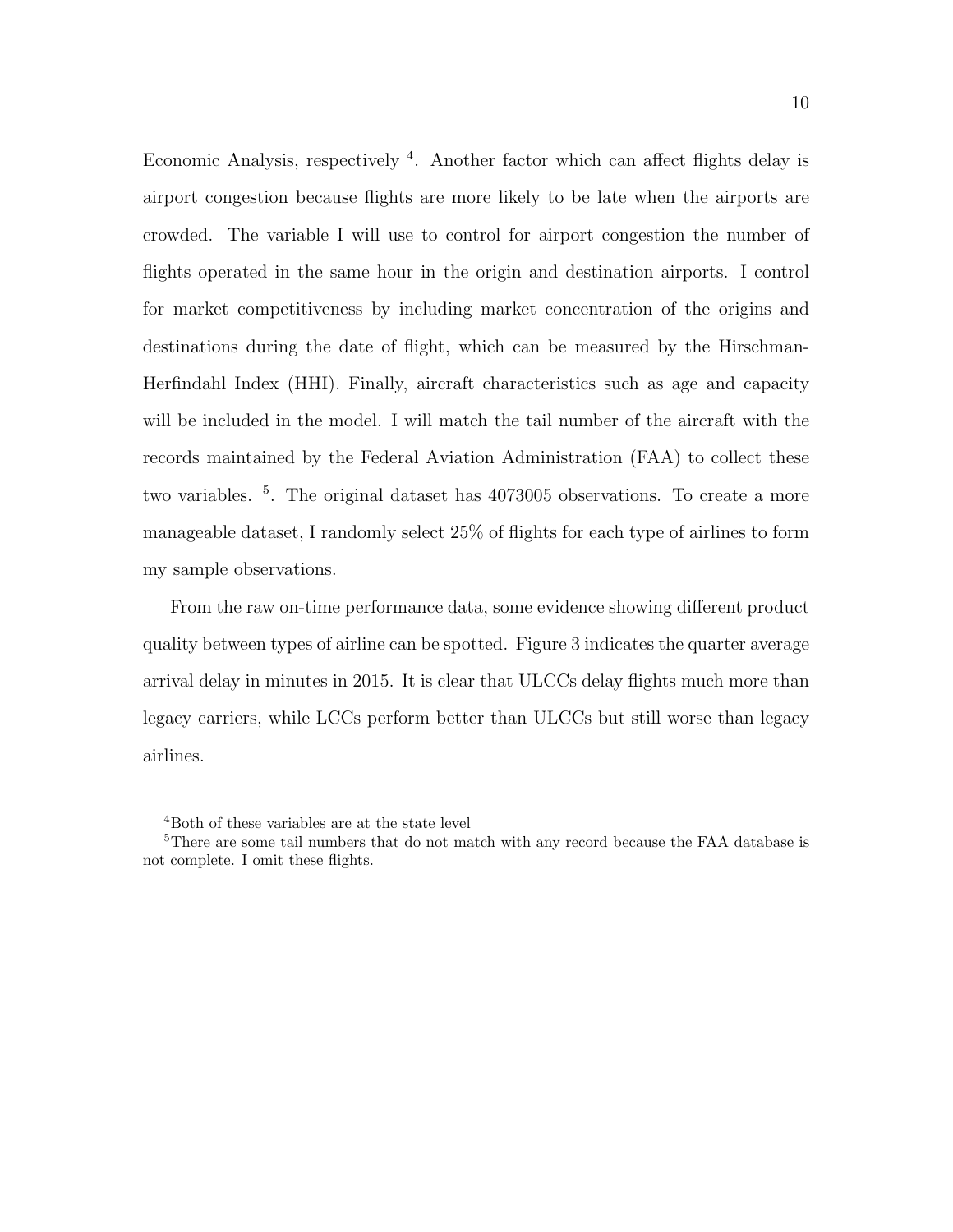| Variable         | Definition                                                                                                    |
|------------------|---------------------------------------------------------------------------------------------------------------|
| DepDelay         | Difference in minutes between scheduled and actual departure<br>time. Early departures show negative numbers. |
| DepDel15         | Departure Delay Indicator, 15 Minutes or More $(1 = Yes)$                                                     |
| ArrDelay         | Difference in minutes between scheduled and actual arrival<br>time. Early arrivals show negative numbers.     |
| ArrDel15         | Arrival Delay Indicator, 15 Minutes or More $(1 = Yes)$                                                       |
| AirTime          | Flight Time, in Minutes                                                                                       |
| Distance         | Distance between airports (miles)                                                                             |
| <b>DESTFL</b>    | Number of flights arrive in the same hour at the destination<br>airport                                       |
| ORGFL            | Number of flights depart in the same hour at the origin airport                                               |
| HHI_org          | Origin airport concentration                                                                                  |
| HHI_dest         | Destination airport concentration                                                                             |
| low_cost         | Low Cost Airline Indicator                                                                                    |
| ulcc             | Ultra Low Cost Airline Indicator                                                                              |
| <b>NO_SEATS</b>  | Number of seats in the aircraft                                                                               |
| <b>ACRFT_AGE</b> | Age of the aircraft                                                                                           |
| PRCP             | Precipitation (tenths of milimeters)                                                                          |
| <b>SNOW</b>      | Snowfall (milimeters)                                                                                         |
| <b>SNWD</b>      | Snow depth (milimeters)                                                                                       |
| DestPop          | Population in Destination State                                                                               |
| OriginPop        | Population in Origin State                                                                                    |
| DestIncome       | Total Personal Income in Destination State (Thousands of<br>Dollars)                                          |
| OriginIncome     | Total Personal Income in Origin State (Thousands of Dollars)                                                  |

Table 1: Variables Description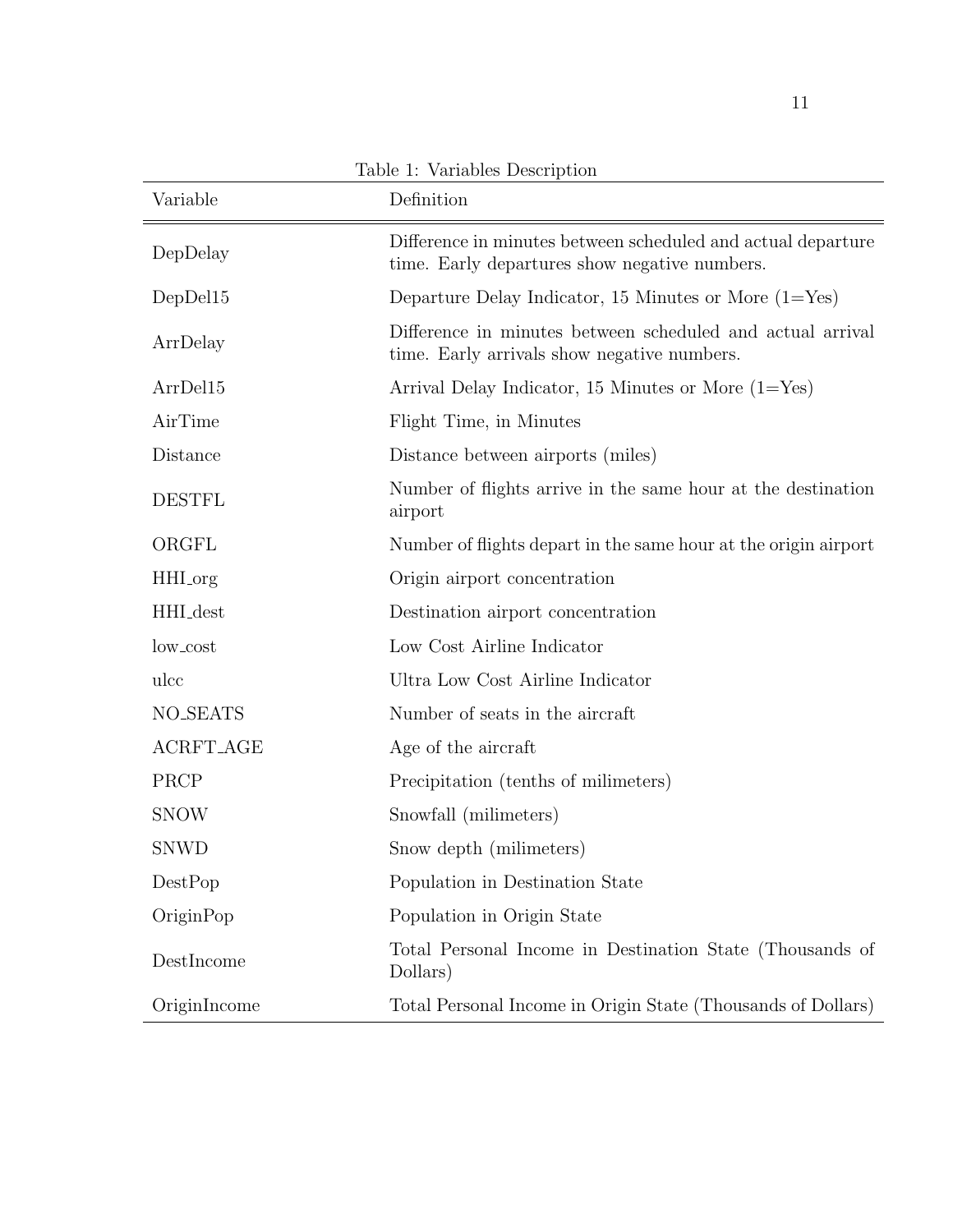| Variables                        | Mean     | Std. Dv. | Min       | Max      |
|----------------------------------|----------|----------|-----------|----------|
| <b>Flight Delay Measurements</b> |          |          |           |          |
| DepDelay                         | 8.35     | 34.16    | $-45.00$  | 1576.00  |
| DepDel15                         | 0.17     | 0.38     | 0.00      | 1.00     |
| ArrDelay                         | 3.31     | 36.54    | $-82.00$  | 1557.00  |
| ArrDel15                         | 0.17     | 0.38     | 0.00      | 1.00     |
| <b>Flight Characteristics</b>    |          |          |           |          |
| AirTime                          | 113.55   | 72.76    | 8.00      | 690.00   |
| Distance                         | 825.49   | 613.27   | 31.00     | 4983.00  |
| <b>DESTFL</b>                    | 880.19   | 180.61   | 1.00      | 1128.00  |
| ORGFL                            | 900.48   | 173.48   | 1.00      | 1162.00  |
| <b>HHI</b> _org                  | 4331.18  | 2087.23  | 1421.32   | 10000.00 |
| HHI_dest                         | 4345.47  | 2074.52  | 1431.21   | 10000.00 |
| <b>Airline Types</b>             |          |          |           |          |
| low_cost                         | 0.34     | 0.47     | 0.00      | 1.00     |
| ulcc                             | 0.03     | 0.17     | 0.00      | 1.00     |
| <b>Aircraft Characteristics</b>  |          |          |           |          |
| <b>NO_SEATS</b>                  | 139.10   | 67.11    | 1.00      | 495.00   |
| <b>ACRFT_AGE</b>                 | 11.84    | 6.32     | 0.00      | 56.00    |
| <b>Weather Variables</b>         |          |          |           |          |
| PRCP                             | 25.32    | 84.09    | 0.00      | 3172.00  |
| <b>SNOW</b>                      | 219.10   | 102.26   | $-356.00$ | 478.00   |
| <b>SNWD</b>                      | 115.61   | 98.31    | $-422.00$ | 339.00   |
| <b>Other Control Variables</b>   |          |          |           |          |
| DestPop                          | 14828165 | 11942825 | 585668    | 38953142 |
| OriginPop                        | 14938150 | 11899581 | 585668    | 38953142 |
| DestIncome                       | 754930   | 661481   | 30535     | 2208915  |
| OriginIncome                     | 758473   | 658890   | 30535     | 2208915  |
| $\mathcal N$                     | 1018250  | 1018250  | 1018250   | 1018250  |

Table 2: Summary Statistics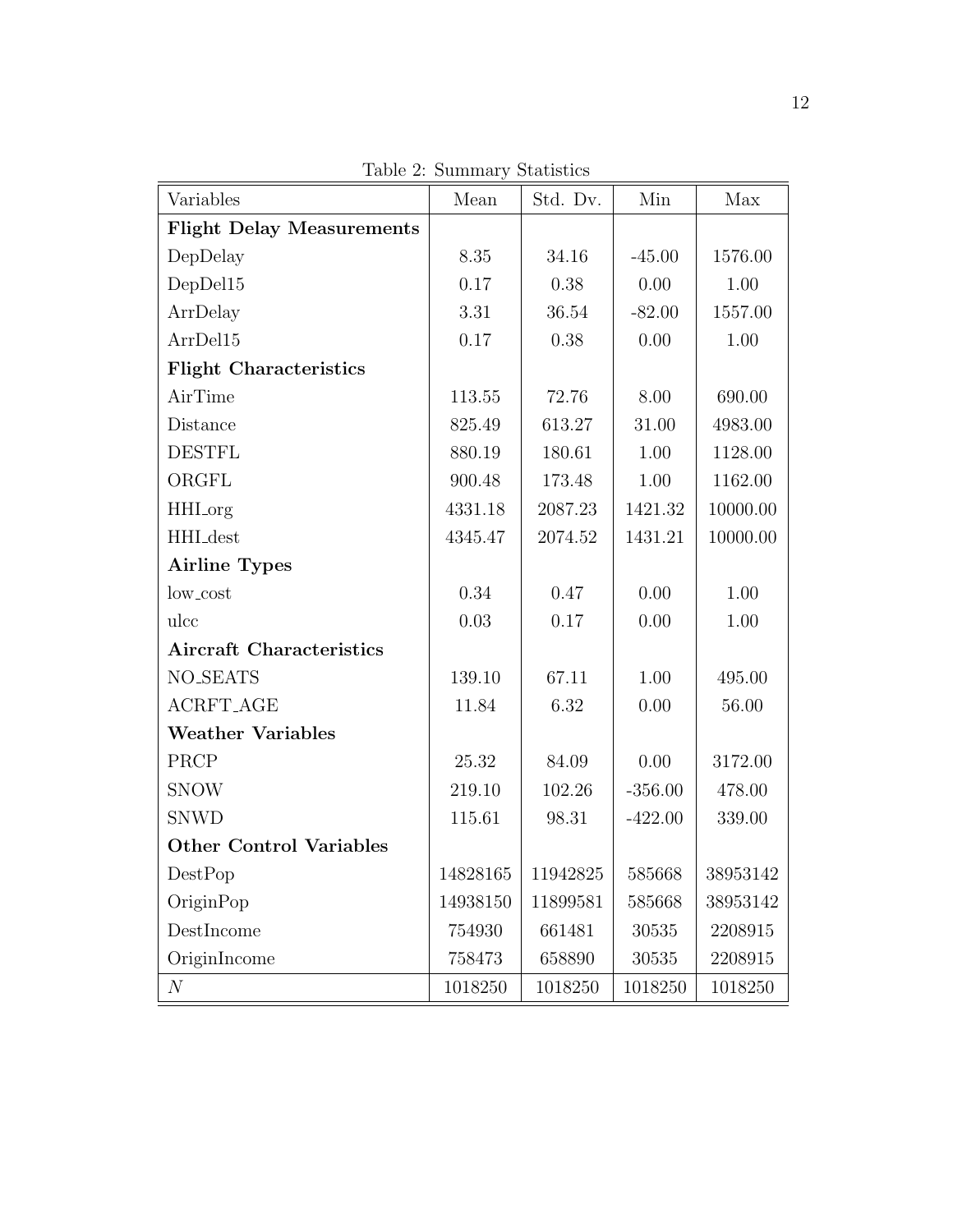

Figure 3: Average Arrival Delay by Quarter

## 4 Empirical Method

I will use the ordinary linear regression model to address whether low cost and ultra low cost carriers have worse on-time performance comparing to legacy airlines. The reduced-form regression will have measures of flights delay on the left hand side and indicator variables for LCC and ULCC, other market structure and control factors on the right hand side. The regression equation will have this form:

$$
DELAY_{irt} = \beta_0 + \beta_1 LCC_i + \beta_2 ULCC_i + X_{irt}\gamma + \epsilon_{irt}
$$

where  $DELAY_{irt}$  is the length of flight delay operated by carrier i on a airport-pair route  $j$  at time  $t$ . I will run additional regressions where the dependent variable is the probability of late flight in route r at time t.  $LCC_i$  and  $ULCC_i$  are indicators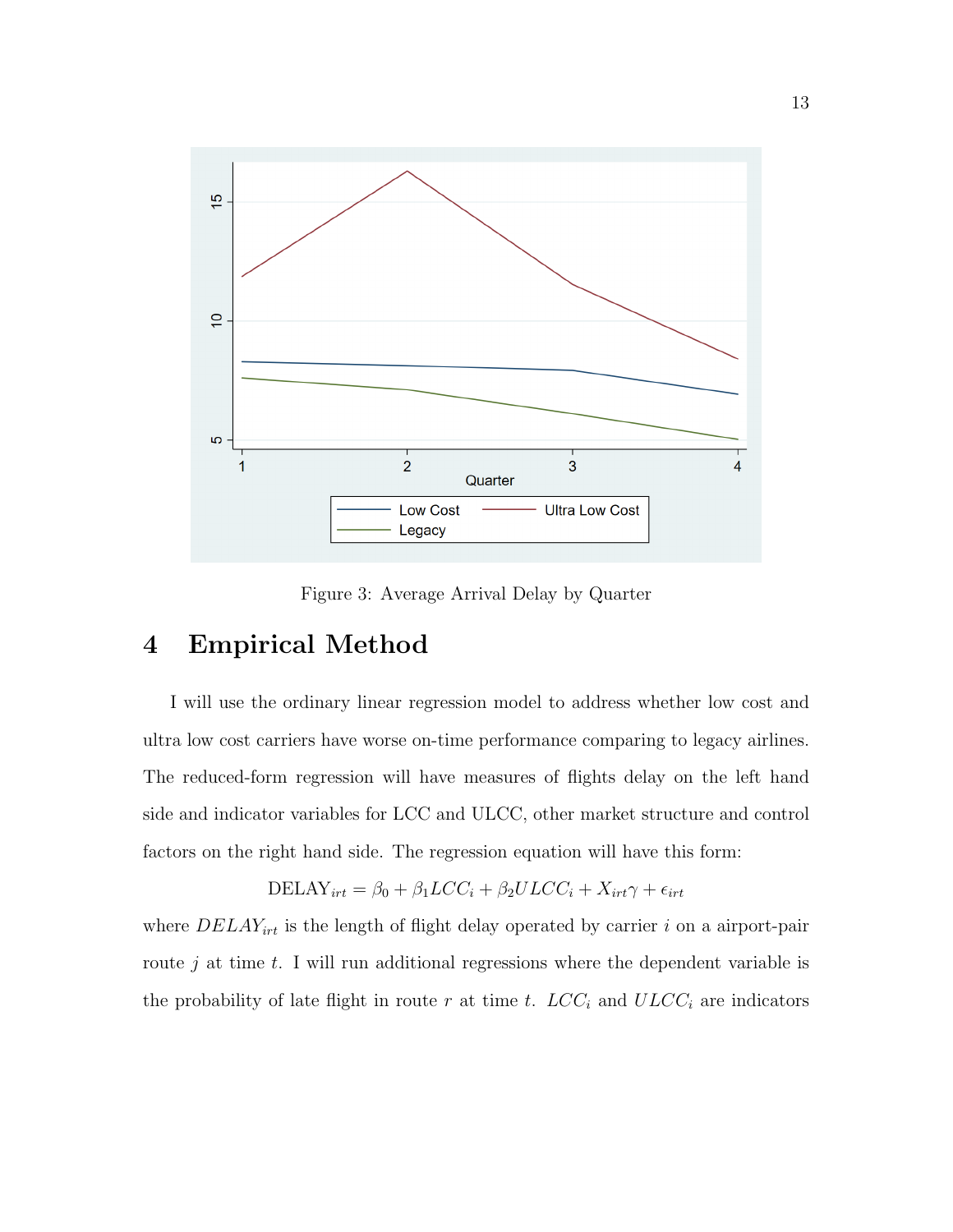for whether the operating airline is a low cost carrier or an ultra low cost carrier.  $X_{irt}$  is the vector of control variables for weather conditions, aircraft and airport characteristics. These variables are defined in table 1. From this model, I expect  $\beta_1$  to be negative, which is consistent with the result of Rupp and Sayanak (2008). However,  $\beta_2$  might be positive since the extreme cost-minimizing strategy of ultra low cost carriers might not be able to guarantee adequate product quality.

To test for my second hypothesis, which is whether more presence of LCC and ULCC in an airport can increase the performance of flights originating from that airport, I will use the following model:

$$
DELAY_{fdt} = \beta_0 + \beta_1 LCC_{ot} + \beta_2 ULCC_{ot} + X_{fodt} \gamma + \epsilon_{fodt}
$$

where  $f$  is the flight code,  $o$  is the origin airport,  $d$  is the destination airport and  $t$  is the date of flight. This model is similar to the one Bubalo and Gaggero (2015) use. The dependent variables considered will be minutes of arrival delay and indicator of considerable delay. On the right hand side, the variables of interest are  $LCC_{ot}$  and  $ULCC_{ot}$ , which is the share of flights operated by LCCs and ULCCs in the flight date.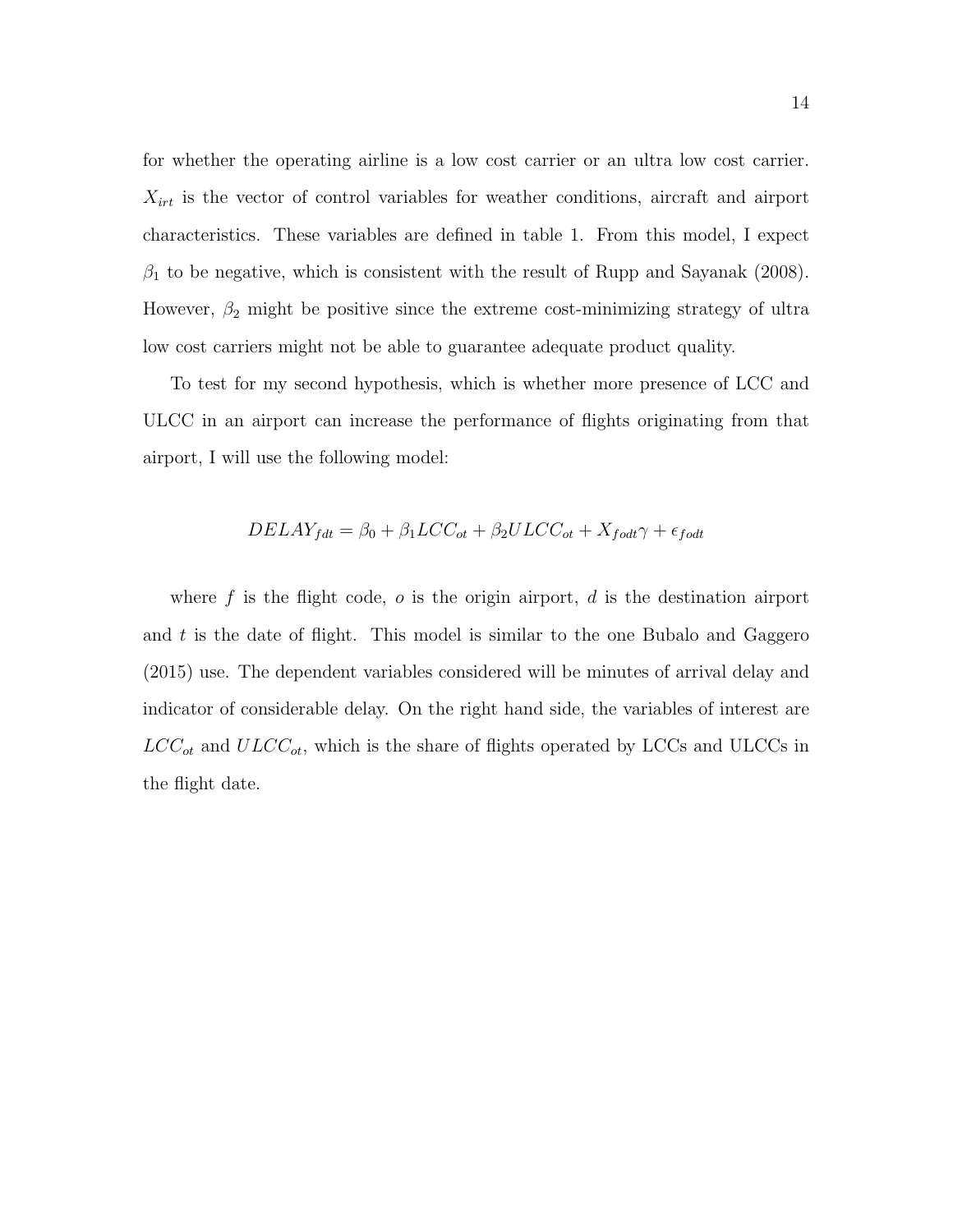#### 5 Estimation Result

#### 5.1 First Hypothesis

The OLS estimation using minutes of departure delay as the dependent variable (Table 3) reveals that on average, low cost carriers delay about 1 minute more than the legacy airlines. On the other hand, flights operated by ultra low cost carriers depart 4.788 minutes later than their legacy counterparts. This result suggests that airlines which charge lower prices perform worse in terms of punctuality. This result is a further explanation for that of Rupp and Sayanak (2008), which suggests that LCCs delay less than non-LCCs. If we look deeper into this result, LCCs perform better than ULCCs but worse than legacy airlines. From the customers point of view, arrival delay is much more important than departure delay, since people usually plan their trips based on when they think they can arrive at the destination airports. When arrival delay is used as the dependent variable, the estimated coefficient for low cost is not statistically different from 0, which suggests that low cost carriers and legacy carriers are not significantly different in terms of arrival on-time performance. In contrast, flights operated by ultra low cost carriers arrive almost 9 minutes later than those ran by legacy airlines. This result confirms that ultra low cost carriers do have lower product quality. As the ultra low cost business model focuses on offering extremely cheap air travels instead of the best flying experience, these airlines might have underinvested in many aspects that can approve on-time performance such as hiring and training better crew members or acquiring extra unscheduled aircraft. Coefficients for all variables, namely flight characteristics, aircraft characteristics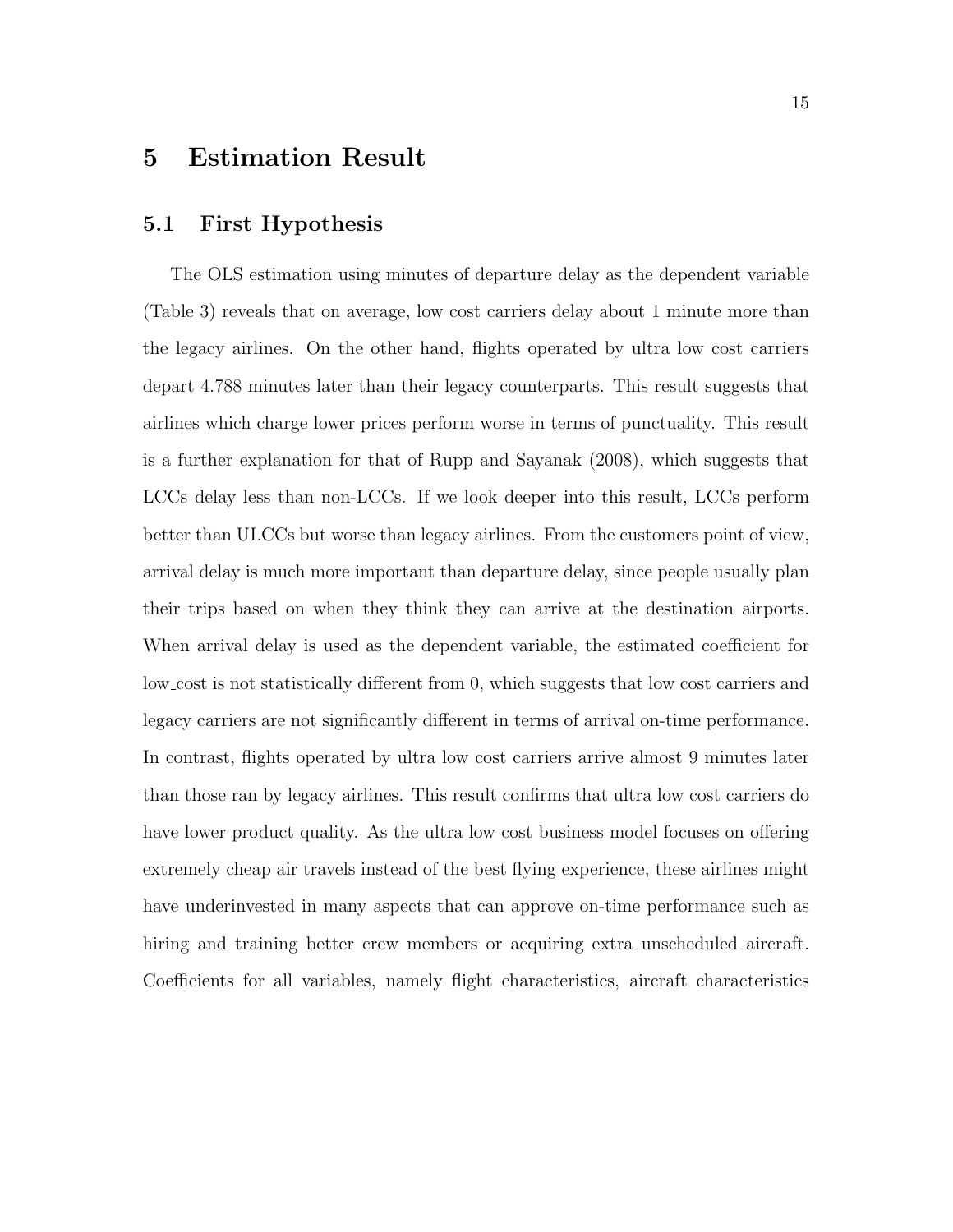and weather measurements, are all significant, which suggests all of these factors contribute to on-time performance.

In the second regression, I use a dummy variable indicating if the flights delay their departures for 15 minutes or more as the dependent variable. Results in table 3 suggest that low cost and ultra low cost flights are both more likely to depart late for at least 15 minutes than flights operated by legacy airlines. If we look at arrival delay instead of departure delay, while the estimated coefficient for LCCs is relatively small, the number for ULCC is large: flights operated by ultra low cost carriers are more likely to arrive late than flights operated by legacy carriers with the probability of 0.105. This estimation confirms that ultra low cost carriers not only delay more in terms of minutes but also are more likely to have longer delays than their legacy competitors.

I also created another variable called excess travel time, which is the sum of departure and arrival delay and use it as an dependent variable in the above regressions (Table 5). Unsurprisingly, the total amount of extra time spent on ULCCs flights is 13.73 minutes longer than the excess time customers have to spend on legacy flights. The number for low cost carriers is also significantly different from zero, although the magnitude is much smaller.

#### 5.2 Second Hypothesis

To investigate my second hypothesis, which is how more presence of LCCs and ULCCs at the origin airport affects overall on-time performance, I will run multiple regressions with different specifications using the arrival delay (in minutes) as the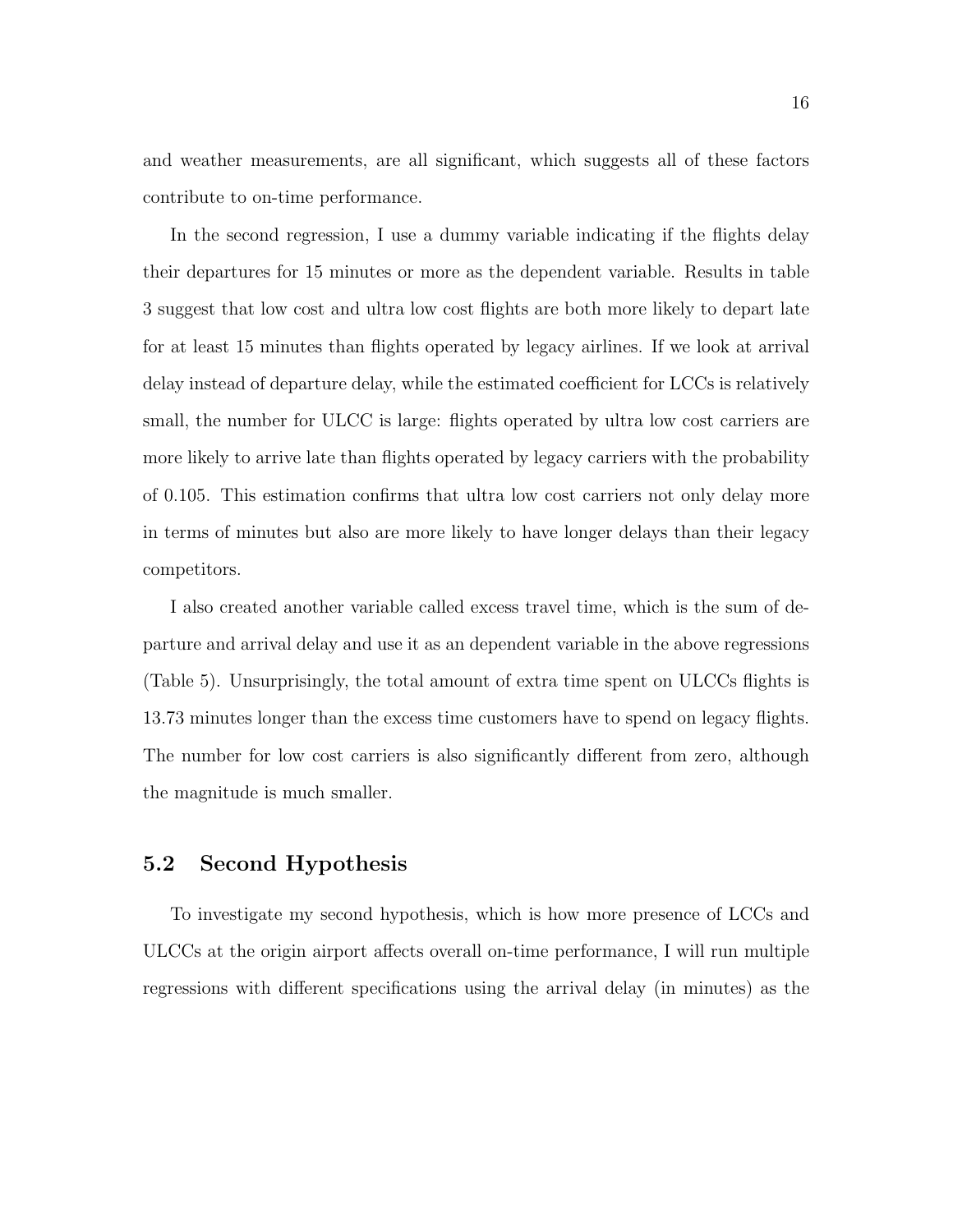|                  | (1)<br>DepDel15   | Table 3: Regression table<br>(2)<br>DepDelay | (3)<br>ArrDelay   | (4)<br>ArrDel15  |
|------------------|-------------------|----------------------------------------------|-------------------|------------------|
| low_cost         | $0.0211***$       | $1.036***$                                   | 0.0784            | $0.00182*$       |
|                  | (24.56)           | (18.43)                                      | (1.25)            | (2.15)           |
| ulcc             | $0.0834***$       | 4.788***                                     | 8.945***          | $0.105^{***}\,$  |
|                  | (32.63)           | (24.91)                                      | (42.40)           | (39.65)          |
| <b>DESTFL</b>    | $0.000153***$     | $0.00739***$                                 | $0.00793***$      | $0.000128***$    |
|                  | (55.53)           | (31.95)                                      | (31.61)           | (46.98)          |
| Distance         | $0.0000109***$    | $0.000844***$                                | $-0.00242***$     | $-6.36e-09$      |
|                  | (15.74)           | (18.41)                                      | $(-46.22)$        | $(-0.01)$        |
| ORGFL            | $-0.000239***$    | $-0.0175***$                                 | $-0.0165***$      | $-0.000194***$   |
|                  | $(-83.07)$        | $(-75.92)$                                   | $(-67.72)$        | $(-68.20)$       |
| <b>NO_SEATS</b>  | $-0.0000571***$   | $-0.00154***$                                | $-0.00705***$     | $-0.000101***$   |
|                  | $(-9.45)$         | $(-3.67)$                                    | $(-14.81)$        | $(-16.09)$       |
| <b>ACRFT_AGE</b> | $0.000383***$     | $0.0254***$                                  | $-0.0376***$      | $-0.000294***$   |
|                  | (6.13)            | (6.09)                                       | $(-7.97)$         | $(-4.75)$        |
| PRCP             | $0.000333***$     | $0.0262***$                                  | $0.0340***$       | $0.000382***$    |
|                  | (55.60)           | (53.57)                                      | (60.53)           | (61.53)          |
| <b>SNOW</b>      | $-0.000319***$    | $-0.0196***$                                 | $-0.0217***$      | $-0.000376***$   |
|                  | $(-33.88)$        | $(-30.31)$                                   | $(-30.01)$        | $(-39.56)$       |
| <b>SNWD</b>      | $0.000211***$     | $0.0140***$                                  | $0.0167***$       | $0.000242***$    |
|                  | (21.55)           | (20.83)                                      | (22.35)           | (24.49)          |
| DestPop          | $-1.51e-09***$    | $-6.38e-08***$                               | $-0.000000152***$ | $-3.99e-10$      |
|                  | $(-6.05)$         | $(-3.68)$                                    | $(-7.84)$         | $(-1.59)$        |
| OriginPop        | $3.57e-09***$     | $0.000000247***$                             | $0.000000222***$  | $1.74e-09***$    |
|                  | (14.05)           | (14.10)                                      | (11.40)           | (6.92)           |
| DestIncome       | $4.36e-08***$     | $0.00000229^{\ast\ast\ast}$                  | $0.00000387***$   | 2.38e-08***      |
|                  | (9.58)            | (7.27)                                       | (10.99)           | (5.23)           |
| OriginIncome     | $-5.06e-08***$    | $-0.00000362***$                             | $-0.00000288***$  | $-2.01e-08***$   |
|                  | $(-10.99)$        | $(-11.42)$                                   | $(-8.17)$         | $(-4.40)$        |
| HHI_org          | $-0.000000765***$ | $-0.0000569***$                              | $-0.000116***$    | $-0.00000216***$ |
|                  | $(-3.94)$         | $(-4.31)$                                    | $(-7.90)$         | $(-11.12)$       |
| HHI_dest         | $-0.00000374***$  | $-0.000238***$                               | $-0.000310***$    | $-0.00000440***$ |
|                  | $(-19.58)$        | $(-18.49)$                                   | $(-21.64)$        | $(-23.06)$       |
| Constant         | $0.268***$        | $16.63***$                                   | 14.99***          | $0.298***$       |
|                  | (83.38)           | (64.52)                                      | (53.83)           | (92.81)          |
| Observations     | 1018250           | 1018250                                      | 1018250           | 1018250          |

Table 3: Regression table

 $t$  statistics in parentheses

 $^{*}$   $p$   $<$  0.05,  $^{**}$   $p$   $<$  0.01,  $^{***}$   $p$   $<$  0.001  $\,$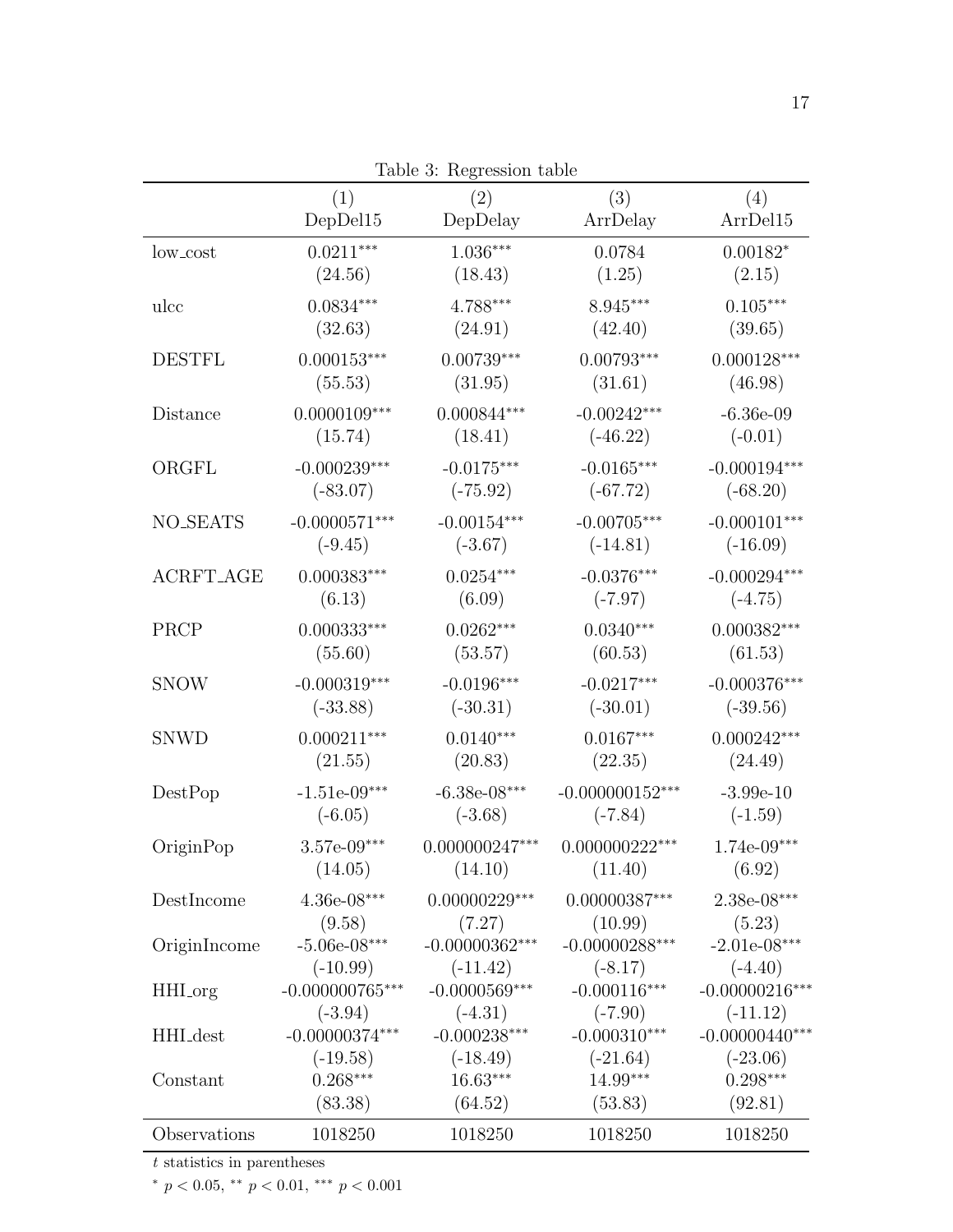|                  | (1)                          | (2)                |
|------------------|------------------------------|--------------------|
|                  | excess_travel_time           | excess_travel_time |
| low_cost         | $1.115***$                   |                    |
|                  | (9.61)                       |                    |
| ulcc             | 13.73***                     |                    |
|                  | (34.77)                      |                    |
| <b>DESTFL</b>    | $0.0153***$                  | $0.0149***$        |
|                  | (32.35)                      | (31.42)            |
| Distance         | $-0.00158***$                | $-0.00165***$      |
|                  | $(-16.64)$                   | $(-17.39)$         |
| ORGFL            | $-0.0340***$                 | $-0.0342***$       |
|                  | $(-73.01)$                   | $(-73.34)$         |
| <b>NO_SEATS</b>  | $-0.00859***$                | $-0.00617***$      |
|                  | $(-9.88)$                    | $(-7.07)$          |
| <b>ACRFT_AGE</b> | $-0.0122$                    | $-0.0886***$       |
|                  | $(-1.41)$                    | $(-10.57)$         |
| PRCP             | $0.0602***$                  | $0.0602***$        |
|                  | (58.25)                      | (58.20)            |
| <b>SNOW</b>      | $-0.0413***$                 | $-0.0422***$       |
|                  | $(-30.91)$                   | $(-31.61)$         |
| <b>SNWD</b>      | $0.0307***$                  | $0.0319***$        |
|                  | (22.17)                      | (23.00)            |
| DestPop          | $-0.000000216***$            | $-0.000000138***$  |
|                  | $(-6.03)$                    | $(-3.85)$          |
| OriginPop        | $0.000000469^{\ast\ast\ast}$ | $0.000000462***$   |
|                  | (13.00)                      | (12.62)            |
| DestIncome       | $0.00000616***$              | $0.00000479***$    |
|                  | (9.47)                       | (7.37)             |
| OriginIncome     | $-0.00000650***$             | $-0.00000624***$   |
|                  | $(-9.95)$                    | $(-9.39)$          |
| HHI_org          | $-0.000173***$               | $-0.000129***$     |
|                  | $(-6.35)$                    | $(-4.59)$          |
| HHI_dest         | $-0.000548***$               | $-0.000559***$     |
|                  | $(-20.66)$                   | $(-21.11)$         |
| lcc_share        |                              | 0.00137            |
|                  |                              | (0.64)             |
| ulcc_share       |                              | $0.169***$         |
|                  |                              | (14.94)            |
| Constant         | $31.62***$                   | 32.68***           |
|                  | (60.07)                      | (61.71)            |
| Observations     |                              |                    |
|                  | 1018250                      | 1018250            |

Table 4: Regression table

t statistics in parentheses

\*  $p < 0.05$ , \*\*  $p < 0.01$ , \*\*\*  $p < 0.001$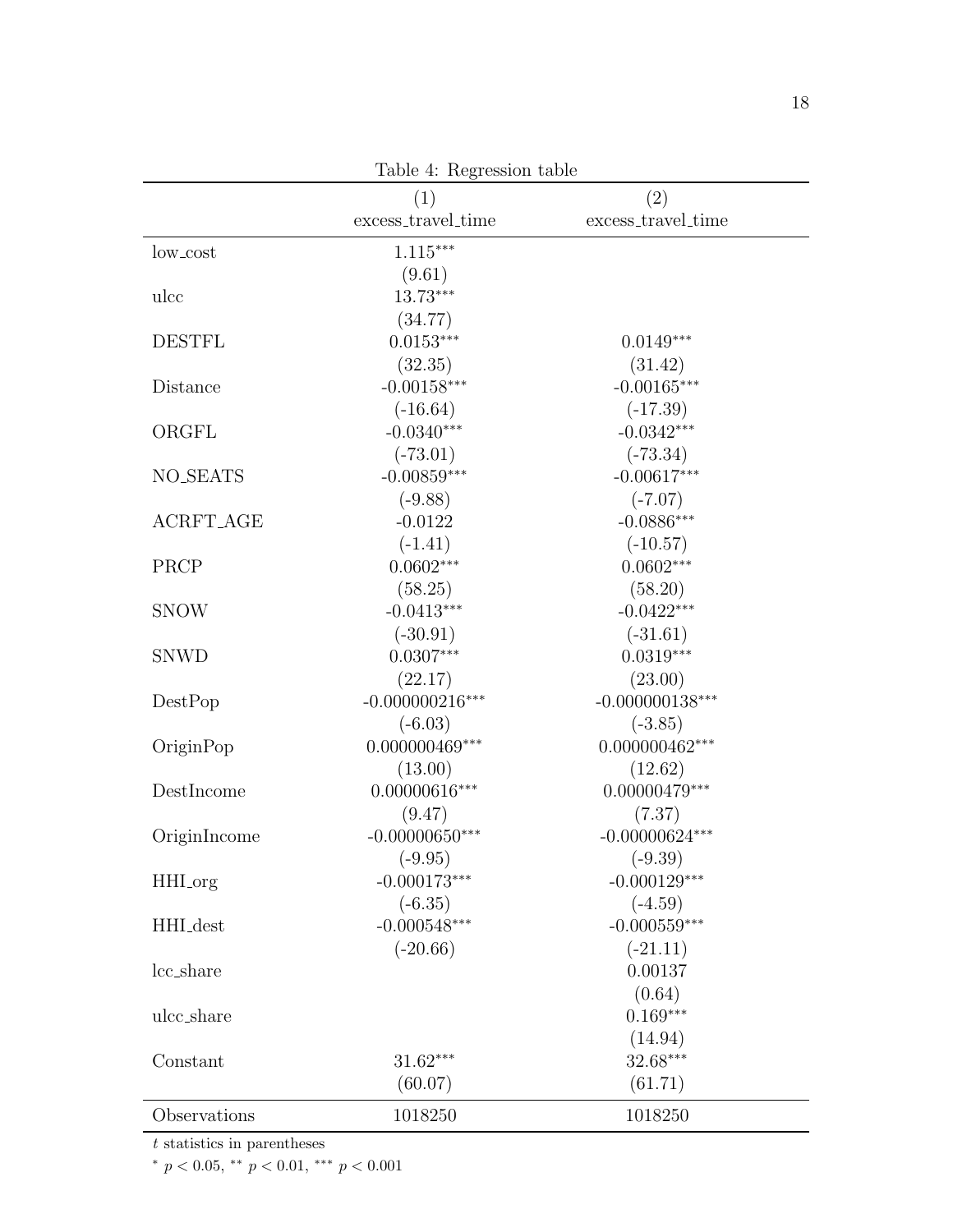dependent variable. Table 5 reports significant and negative coefficients for both shares of low cost and ultra low cost carriers. This result suggests that more flights operated by LCCs and ULCCs in the origin airports will have a positive effect and reduce flight delay on the whole. The positive effect of low cost carriers is in line with Bubalo and Gaggero (2015). Low cost carriers might improve the overall flight quality by their fast turn-around strategy, which can free up more resource in the departing airports for other flights to use and leave on time. DESTFL and ORGFL have positive coefficients, which is expected since more flights might make airports more congested and therefore affect flight delay. Airport market concentration is found to have a negative effect on arrival delay. The negative signs on HHI org and HHI dest suggest that the lack of competition in airports can cause flights to delay more.

My second regression uses the dummy variable indicating whether the flight delays for 15 minutes or more as the dependent variable (Table 6). Although the coefficients for share of low cost carriers are negative and significant, the results for share of ultra low cost carriers are either not significant or positive. This means more flights operated by ultra low costs carriers in the origin airport has no effect on the probability of long arrival delay. If all control variables are included, the positive coefficient reveals that more ultra low cost flights in fact make flights delay for at least 15 minutes more. This is unexpected because the first regression suggests that more flights operated by ultra low cost carriers reduce the average minutes of arrival delay. Estimated coefficients for other variables behave in a similar trend as in the first regression.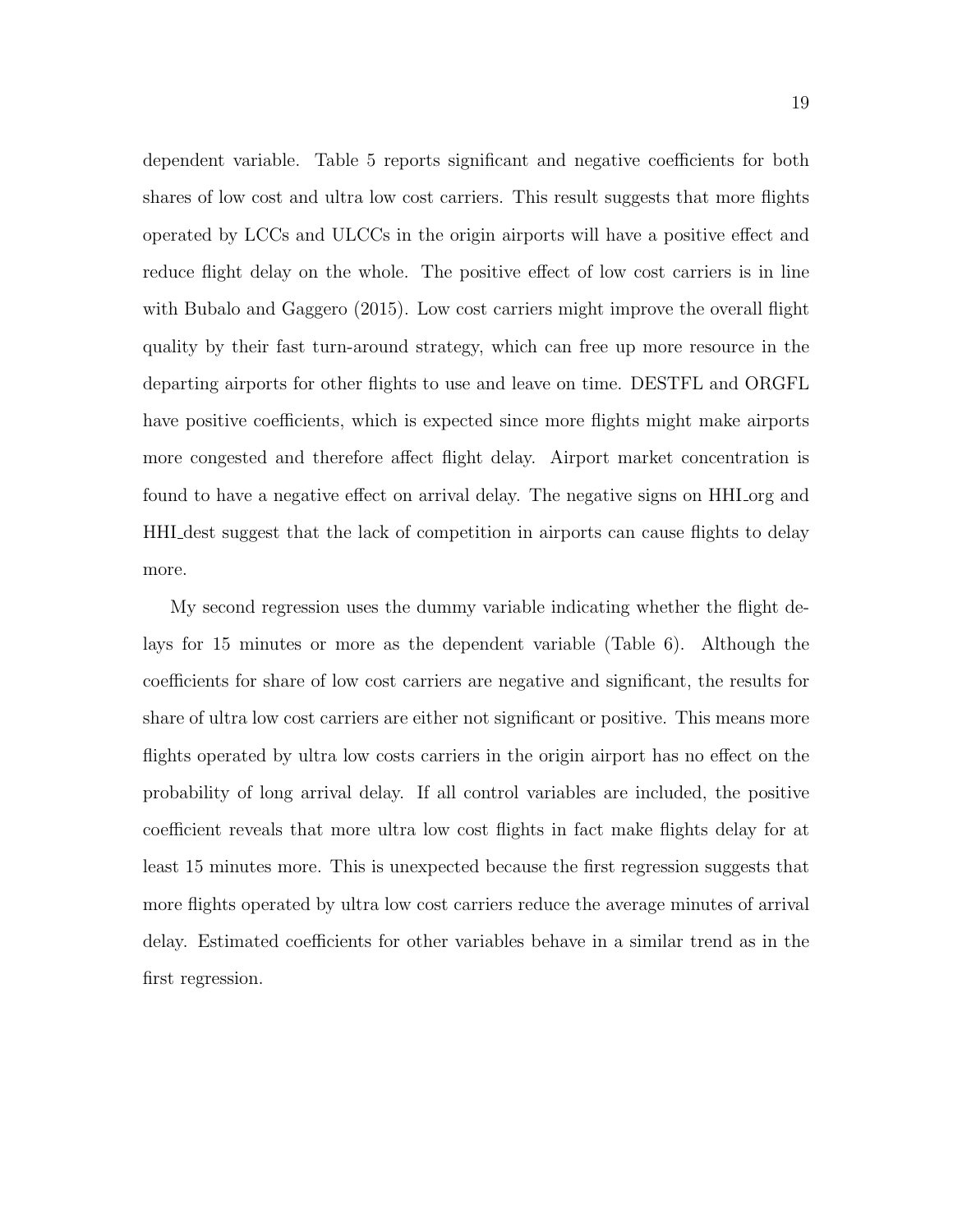|                            | (1)<br>ArrDelay            | (2)<br>ArrDelay               | (3)<br>ArrDelay               | (4)<br>ArrDelay                            |
|----------------------------|----------------------------|-------------------------------|-------------------------------|--------------------------------------------|
| lcc_share                  | $-0.0100***$<br>$(-21.74)$ | $-0.00285***$<br>$(-6.14)$    | $-0.00407***$<br>$(-8.60)$    | $-0.00502***$<br>$(-10.31)$                |
| ulcc_share                 | $-0.0424***$<br>$(-16.85)$ | $-0.0244***$<br>$(-9.75)$     | $-0.0256***$<br>$(-10.24)$    | $-0.0233***$<br>$(-9.18)$                  |
| DepDelay                   | $1.005***$<br>(1594.93)    | $1.007***$<br>(1610.89)       | $1.007***$<br>(1611.29)       | $1.005***$<br>(1610.98)                    |
| <b>DESTFL</b>              |                            | $0.000431***$<br>(4.61)       | $0.000506***$<br>(5.42)       | $0.000518***$<br>(5.55)                    |
| Distance                   |                            | $-0.00337***$<br>$(-137.74)$  | $-0.00326***$<br>$(-123.41)$  | $-0.00328***$<br>$(-124.81)$               |
| ORGFL                      |                            | $0.000959***$<br>(10.56)      | $0.000899***$<br>(9.89)       | $0.000898***$<br>(9.86)                    |
| HHI_org                    |                            | $-0.0000650***$<br>$(-10.82)$ | $-0.0000502***$<br>$(-8.34)$  | $-0.0000589***$<br>$(-9.25)$               |
| HHI_dest                   |                            | $-0.0000876***$<br>$(-14.73)$ | $-0.0000713***$<br>$(-11.95)$ | $-0.0000596***$<br>$(-9.61)$               |
| <b>NO_SEATS</b>            |                            |                               | $-0.00417***$<br>$(-18.80)$   | $-0.00417***$<br>$(-18.71)$                |
| <b>ACRFT_AGE</b>           |                            |                               | $-0.0712***$<br>$(-34.19)$    | $-0.0717***$<br>$(-34.28)$                 |
| PRCP                       |                            |                               |                               | $0.00767***$<br>(37.71)                    |
| <b>SNOW</b><br><b>SNWD</b> |                            |                               |                               | $-0.00196***$<br>$(-6.30)$<br>$0.00262***$ |
| DestPop                    |                            |                               |                               | (8.18)<br>$-6.26e-08***$                   |
| OriginPop                  |                            |                               |                               | $(-7.46)$<br>5.40e-09                      |
| DestIncome                 |                            |                               |                               | (0.63)<br>$0.00000105***$<br>(6.95)        |
| OriginIncome               |                            |                               |                               | 0.000000144<br>(0.93)                      |
| Constant                   | $-4.654***$<br>$(-212.94)$ | $-2.764***$<br>$(-31.44)$     | $-1.535***$<br>$(-16.31)$     | $-1.617***$<br>$(-15.48)$                  |
| Observations               | 1018250                    | 1018250                       | 1018250                       | 1018250                                    |

Table 5: Regression table

 $t$  statistics in parentheses

 $*$   $p$   $<$   $0.05,$   $^{**}$   $p$   $<$   $0.01,$   $^{***}$   $p$   $<$   $0.001$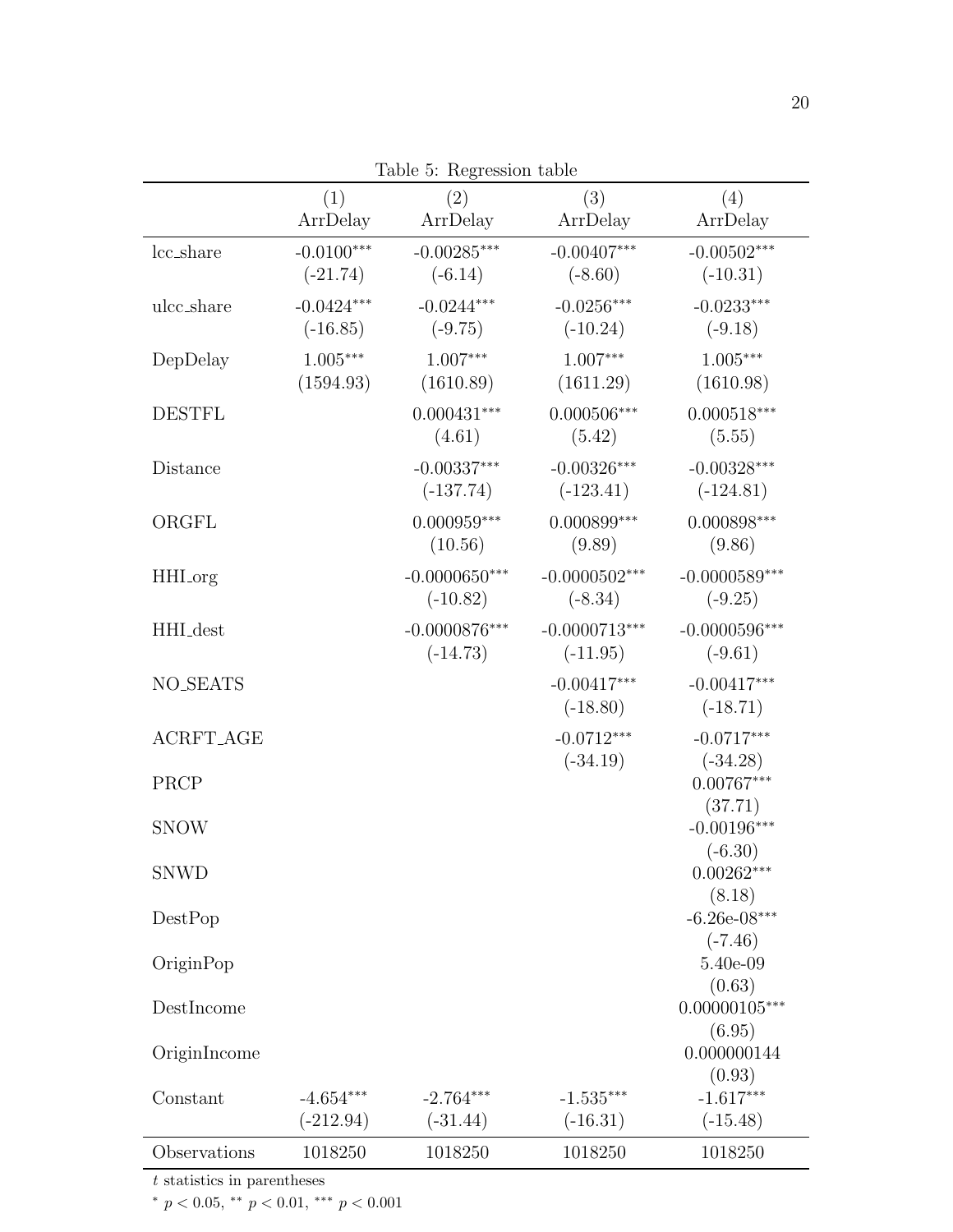| (1)<br>(3)<br>(2)<br>ArrDel15<br>ArrDel15<br>ArrDel15<br>lcc_share<br>$-0.000142***$<br>$-0.000155***$<br>$-0.000164***$<br>$(-14.96)$<br>$(-15.58)$<br>$(-14.23)$<br>$-0.0000113$<br>$-0.0000147$<br>ulcc_share<br>0.0000578<br>(1.16)<br>$(-0.22)$<br>$(-0.29)$<br>$0.723***$<br>$0.723***$<br>$0.723***$<br>DepDel15<br>(700.66)<br>(699.12)<br>(699.17)<br>$0.0000159***$<br>$0.0000166***$<br><b>DESTFL</b><br>(9.54)<br>(9.15)<br>$-0.00000859***$<br>$-0.00000722***$<br>Distance<br>$(-18.08)$<br>$(-14.05)$<br>$-0.0000264***$<br>$-0.0000271***$<br>ORGFL<br>$(-14.70)$<br>$(-14.34)$<br>$-0.00000169***$<br>$-0.00000155***$<br>HHI <sub>org</sub><br>$(-13.02)$<br>$(-11.94)$<br>$-0.00000164***$<br>$-0.00000149***$<br>HHI_dest<br>$(-13.03)$<br>$(-11.84)$<br><b>NO_SEATS</b><br>$-0.0000455***$<br>$(-10.07)$<br><b>ACRFT_AGE</b><br>$-0.000632***$<br>$(-14.90)$<br>PRCP<br><b>SNOW</b><br><b>SNWD</b><br>DestPop<br>OriginPop<br>DestIncome |                  |
|---------------------------------------------------------------------------------------------------------------------------------------------------------------------------------------------------------------------------------------------------------------------------------------------------------------------------------------------------------------------------------------------------------------------------------------------------------------------------------------------------------------------------------------------------------------------------------------------------------------------------------------------------------------------------------------------------------------------------------------------------------------------------------------------------------------------------------------------------------------------------------------------------------------------------------------------------------------|------------------|
|                                                                                                                                                                                                                                                                                                                                                                                                                                                                                                                                                                                                                                                                                                                                                                                                                                                                                                                                                               | (4)              |
|                                                                                                                                                                                                                                                                                                                                                                                                                                                                                                                                                                                                                                                                                                                                                                                                                                                                                                                                                               | ArrDel15         |
|                                                                                                                                                                                                                                                                                                                                                                                                                                                                                                                                                                                                                                                                                                                                                                                                                                                                                                                                                               | $-0.000165***$   |
|                                                                                                                                                                                                                                                                                                                                                                                                                                                                                                                                                                                                                                                                                                                                                                                                                                                                                                                                                               | $(-15.33)$       |
|                                                                                                                                                                                                                                                                                                                                                                                                                                                                                                                                                                                                                                                                                                                                                                                                                                                                                                                                                               | $0.000104*$      |
|                                                                                                                                                                                                                                                                                                                                                                                                                                                                                                                                                                                                                                                                                                                                                                                                                                                                                                                                                               | (2.01)           |
|                                                                                                                                                                                                                                                                                                                                                                                                                                                                                                                                                                                                                                                                                                                                                                                                                                                                                                                                                               | $0.719***$       |
|                                                                                                                                                                                                                                                                                                                                                                                                                                                                                                                                                                                                                                                                                                                                                                                                                                                                                                                                                               | (690.14)         |
|                                                                                                                                                                                                                                                                                                                                                                                                                                                                                                                                                                                                                                                                                                                                                                                                                                                                                                                                                               | $0.0000177***$   |
|                                                                                                                                                                                                                                                                                                                                                                                                                                                                                                                                                                                                                                                                                                                                                                                                                                                                                                                                                               | (10.17)          |
|                                                                                                                                                                                                                                                                                                                                                                                                                                                                                                                                                                                                                                                                                                                                                                                                                                                                                                                                                               | $-0.00000797***$ |
|                                                                                                                                                                                                                                                                                                                                                                                                                                                                                                                                                                                                                                                                                                                                                                                                                                                                                                                                                               | $(-15.44)$       |
|                                                                                                                                                                                                                                                                                                                                                                                                                                                                                                                                                                                                                                                                                                                                                                                                                                                                                                                                                               | $-0.0000243***$  |
|                                                                                                                                                                                                                                                                                                                                                                                                                                                                                                                                                                                                                                                                                                                                                                                                                                                                                                                                                               | $(-13.15)$       |
|                                                                                                                                                                                                                                                                                                                                                                                                                                                                                                                                                                                                                                                                                                                                                                                                                                                                                                                                                               | $-0.00000157***$ |
|                                                                                                                                                                                                                                                                                                                                                                                                                                                                                                                                                                                                                                                                                                                                                                                                                                                                                                                                                               | $(-11.51)$       |
|                                                                                                                                                                                                                                                                                                                                                                                                                                                                                                                                                                                                                                                                                                                                                                                                                                                                                                                                                               | $-0.00000149***$ |
|                                                                                                                                                                                                                                                                                                                                                                                                                                                                                                                                                                                                                                                                                                                                                                                                                                                                                                                                                               | $(-11.29)$       |
|                                                                                                                                                                                                                                                                                                                                                                                                                                                                                                                                                                                                                                                                                                                                                                                                                                                                                                                                                               | $-0.0000438***$  |
|                                                                                                                                                                                                                                                                                                                                                                                                                                                                                                                                                                                                                                                                                                                                                                                                                                                                                                                                                               | $(-9.63)$        |
|                                                                                                                                                                                                                                                                                                                                                                                                                                                                                                                                                                                                                                                                                                                                                                                                                                                                                                                                                               | $-0.000647***$   |
|                                                                                                                                                                                                                                                                                                                                                                                                                                                                                                                                                                                                                                                                                                                                                                                                                                                                                                                                                               | $(-15.20)$       |
|                                                                                                                                                                                                                                                                                                                                                                                                                                                                                                                                                                                                                                                                                                                                                                                                                                                                                                                                                               | $0.000143***$    |
|                                                                                                                                                                                                                                                                                                                                                                                                                                                                                                                                                                                                                                                                                                                                                                                                                                                                                                                                                               | (36.76)          |
|                                                                                                                                                                                                                                                                                                                                                                                                                                                                                                                                                                                                                                                                                                                                                                                                                                                                                                                                                               | $-0.000147***$   |
|                                                                                                                                                                                                                                                                                                                                                                                                                                                                                                                                                                                                                                                                                                                                                                                                                                                                                                                                                               | $(-22.40)$       |
|                                                                                                                                                                                                                                                                                                                                                                                                                                                                                                                                                                                                                                                                                                                                                                                                                                                                                                                                                               | $0.0000909***$   |
|                                                                                                                                                                                                                                                                                                                                                                                                                                                                                                                                                                                                                                                                                                                                                                                                                                                                                                                                                               | (13.42)          |
|                                                                                                                                                                                                                                                                                                                                                                                                                                                                                                                                                                                                                                                                                                                                                                                                                                                                                                                                                               | $9.23e-10***$    |
|                                                                                                                                                                                                                                                                                                                                                                                                                                                                                                                                                                                                                                                                                                                                                                                                                                                                                                                                                               | (5.30)           |
|                                                                                                                                                                                                                                                                                                                                                                                                                                                                                                                                                                                                                                                                                                                                                                                                                                                                                                                                                               | $-7.10e-10***$   |
|                                                                                                                                                                                                                                                                                                                                                                                                                                                                                                                                                                                                                                                                                                                                                                                                                                                                                                                                                               | $(-4.02)$        |
|                                                                                                                                                                                                                                                                                                                                                                                                                                                                                                                                                                                                                                                                                                                                                                                                                                                                                                                                                               | $-1.22e-08***$   |
|                                                                                                                                                                                                                                                                                                                                                                                                                                                                                                                                                                                                                                                                                                                                                                                                                                                                                                                                                               | $(-3.85)$        |
| OriginIncome                                                                                                                                                                                                                                                                                                                                                                                                                                                                                                                                                                                                                                                                                                                                                                                                                                                                                                                                                  | $1.46e-08***$    |
|                                                                                                                                                                                                                                                                                                                                                                                                                                                                                                                                                                                                                                                                                                                                                                                                                                                                                                                                                               | (4.55)           |
| $0.0960***$<br>$0.0522***$<br>$0.0842***$<br>Constant                                                                                                                                                                                                                                                                                                                                                                                                                                                                                                                                                                                                                                                                                                                                                                                                                                                                                                         | $0.107***$       |
| (49.88)<br>(117.98)<br>(46.94)                                                                                                                                                                                                                                                                                                                                                                                                                                                                                                                                                                                                                                                                                                                                                                                                                                                                                                                                | (49.83)          |
| Observations<br>1018250<br>1018250<br>1018250                                                                                                                                                                                                                                                                                                                                                                                                                                                                                                                                                                                                                                                                                                                                                                                                                                                                                                                 | 1018250          |

Table 6: Regression table

 $\overline{t}$  statistics in parentheses

 $^{*}$   $p$   $<$  0.05,  $^{**}$   $p$   $<$  0.01,  $^{***}$   $p$   $<$  0.001  $\,$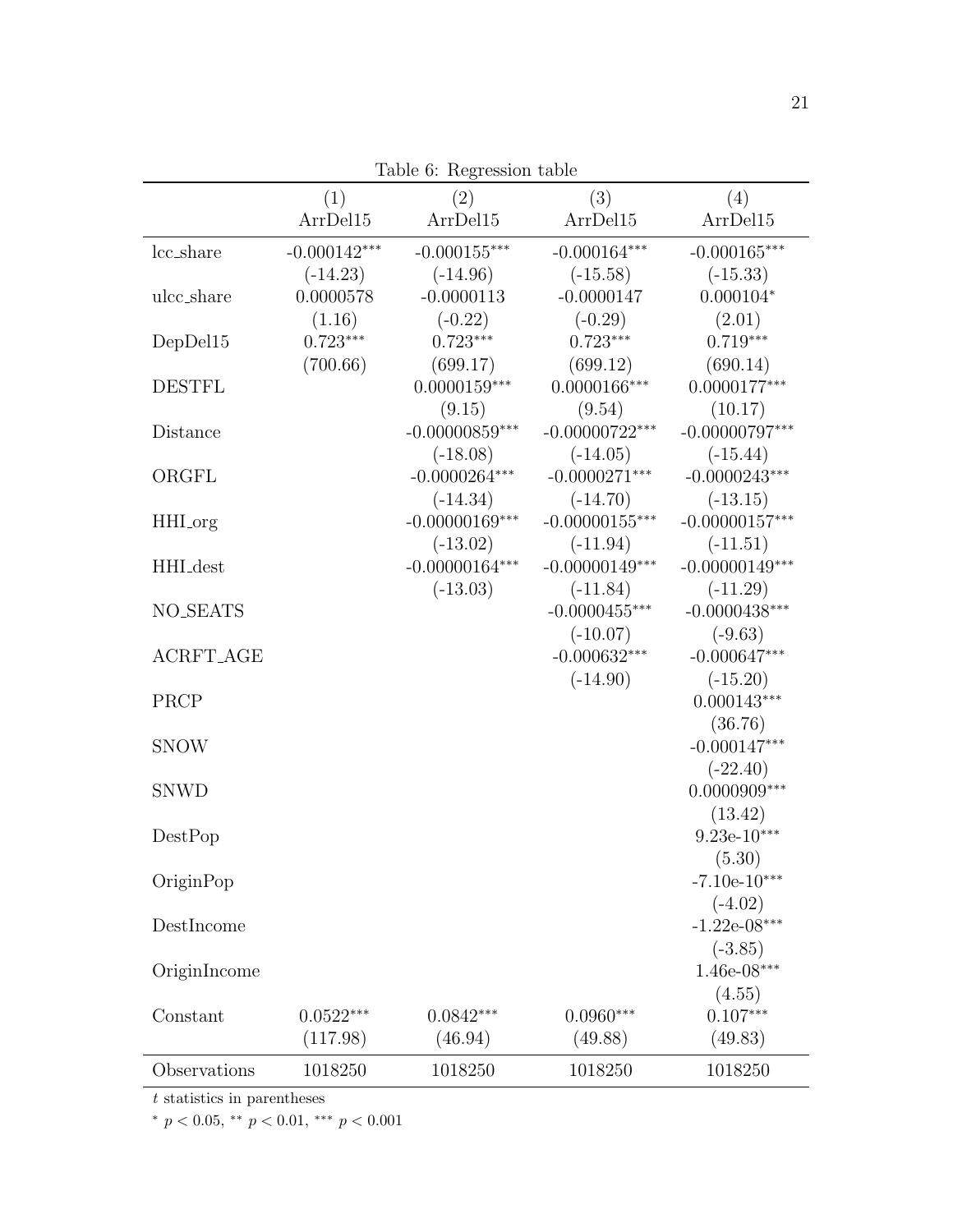## 6 Conclusion

Low cost and ultra low cost carriers have grown to be an important part of the airline industry. Since these two types of carriers have distinct business models, they should be treated as two different types. This paper contributes to the current literature by studying the flight quality of low cost and ultra low costs carriers. The first question asked in this paper is whether flights operated by LCCs and ULCCs have worse quality than ones operated by legacy airlines. Another question is whether the presence of LCCs and ULCCs in the origin airports has an significant impact on on-time performace of flights from there.

Using data from the Department of Transportation, the National Oceanic and Atmospheric Administration's Climatic Data Center, Federal Aviation Administration, US Census Bureau and the Bureau of Economic Analysis, I construct a dataset including flight information in 2015 and run reduced form regressions to test my hypotheses. I find significant evidence showing that low cost carriers delay slightly more and ultra low cost carriers perform much worse than their legacy counterparts. For my second hypothesis, my result suggests that the presence of both LCCs and ULCCs in an airport has a positive effect and improves the product quality of flights originating from there. However, the presence of ULCCs is associated with more probability of flight delaying for 15 minutes or more.

The limitation of this study includes the lack of measurement for product quality. Although punctuality is an important aspect of flights, customers also consider other services that a carrier can offer at the airport and on air. Further study can take these aspects into account in the analysis.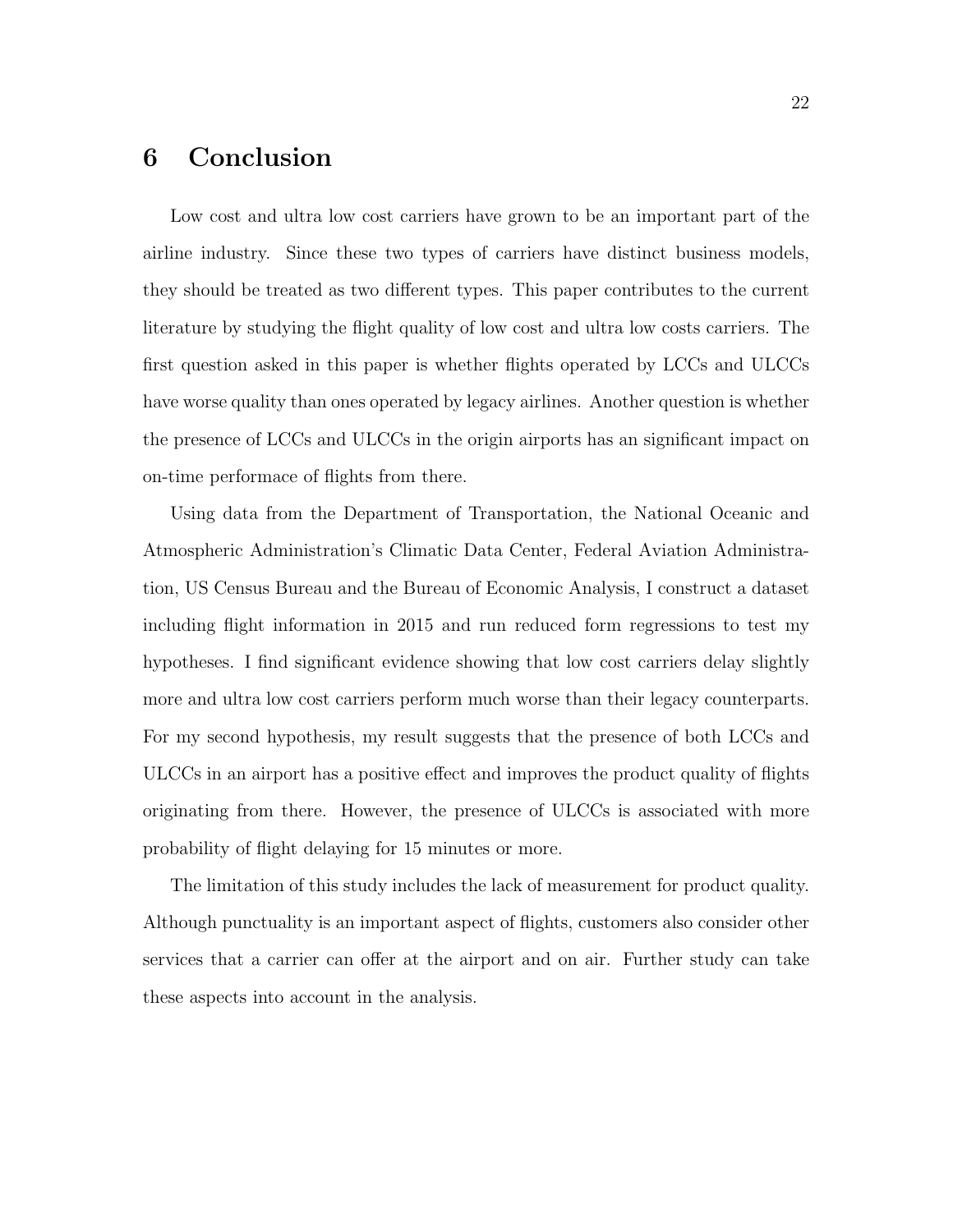## 7 Reference

Greenfield, Daniel. "Competition and service quality: New evidence from the airline industry." Economics of Transportation 3.1 (2014): 80-89.

Mazzeo, Michael J. "Competition and service quality in the US airline industry." Review of industrial Organization 22.4 (2003): 275-296.

Rupp, Nicholas, Doug Owens, and L. Plumly. "Does competition influence airline on-time performance." Advances in airline economics 1 (2006): 251-272.

Bachwich, Alexander R., and Michael D. Wittman. "The emergence and effects of the ultra-low cost carrier (ULCC) business model in the US airline industry." Journal of Air Transport Management 62 (2017): 155-164.

Abda, Mehdi Ben, Peter P. Belobaba, and William S. Swelbar. "Impacts of LCC growth on domestic traffic and fares at largest US airports." Journal of Air Transport Management 18.1 (2012): 21-25.

Rupp, Nicholas G., and Tejashree Sayanak. "Do low cost carriers provide low quality service?." Revista de Análisis Económico 23.1 (2008).

Josephat, Peter, and Abbas Ismail. "A logistic regression model of customer satisfaction of airline." International Journal of Human Resource Studies 2.4 (2012): 197.

Tsoukalas, Gerassimos, Peter Belobaba, and William Swelbar. "Cost convergence in the US airline industry: An analysis of unit costs 1995–2006." Journal of Air Transport Management 14.4 (2008): 179-187.

David Mc A, Baker. "Service quality and customer satisfaction in the airline industry: A comparison between legacy airlines and low-cost airlines." American